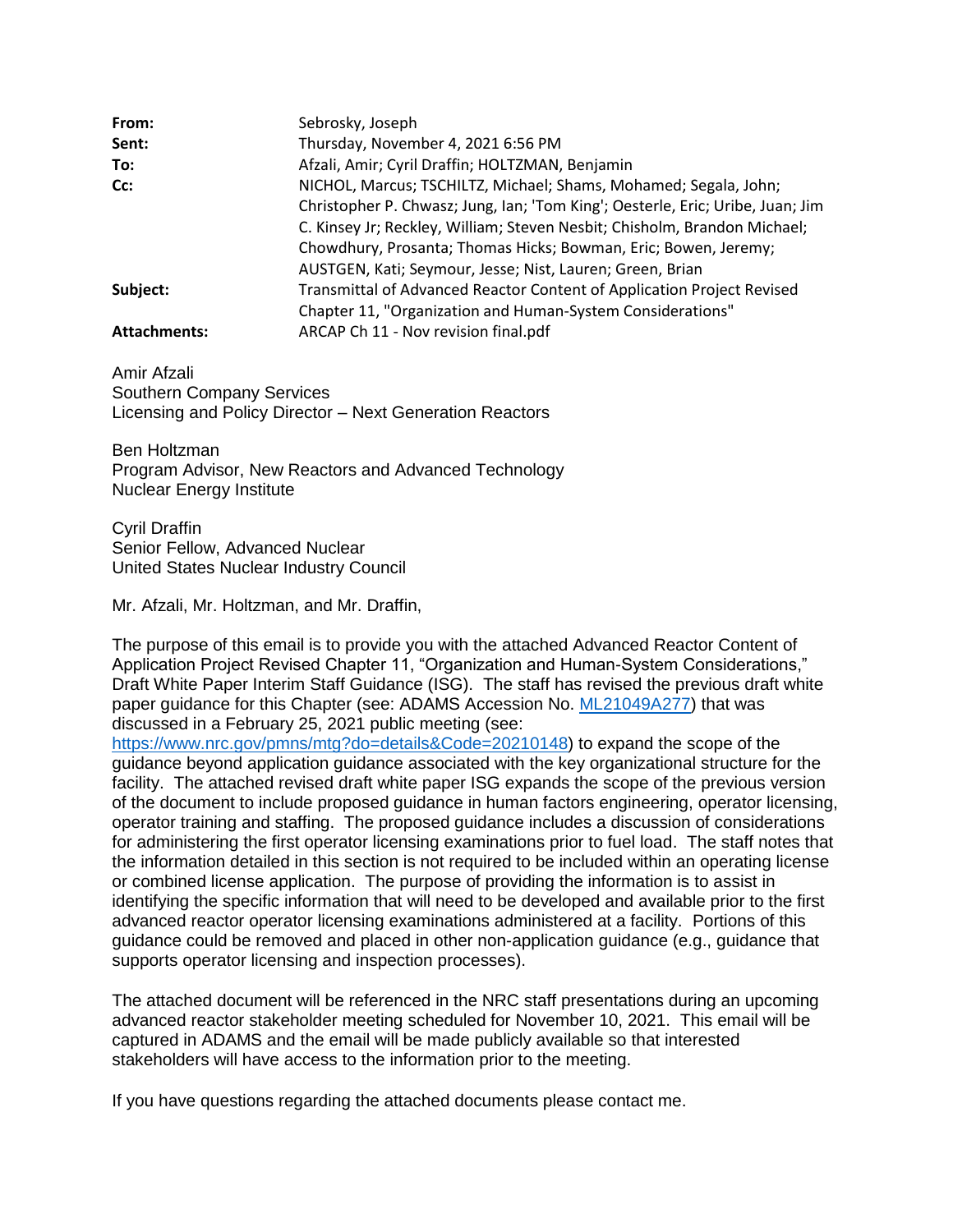Sincerely,

Joe Sebrosky Senior Project Manager Advanced Reactor Policy Branch Office of Nuclear Reactor Regulation 301-415-1132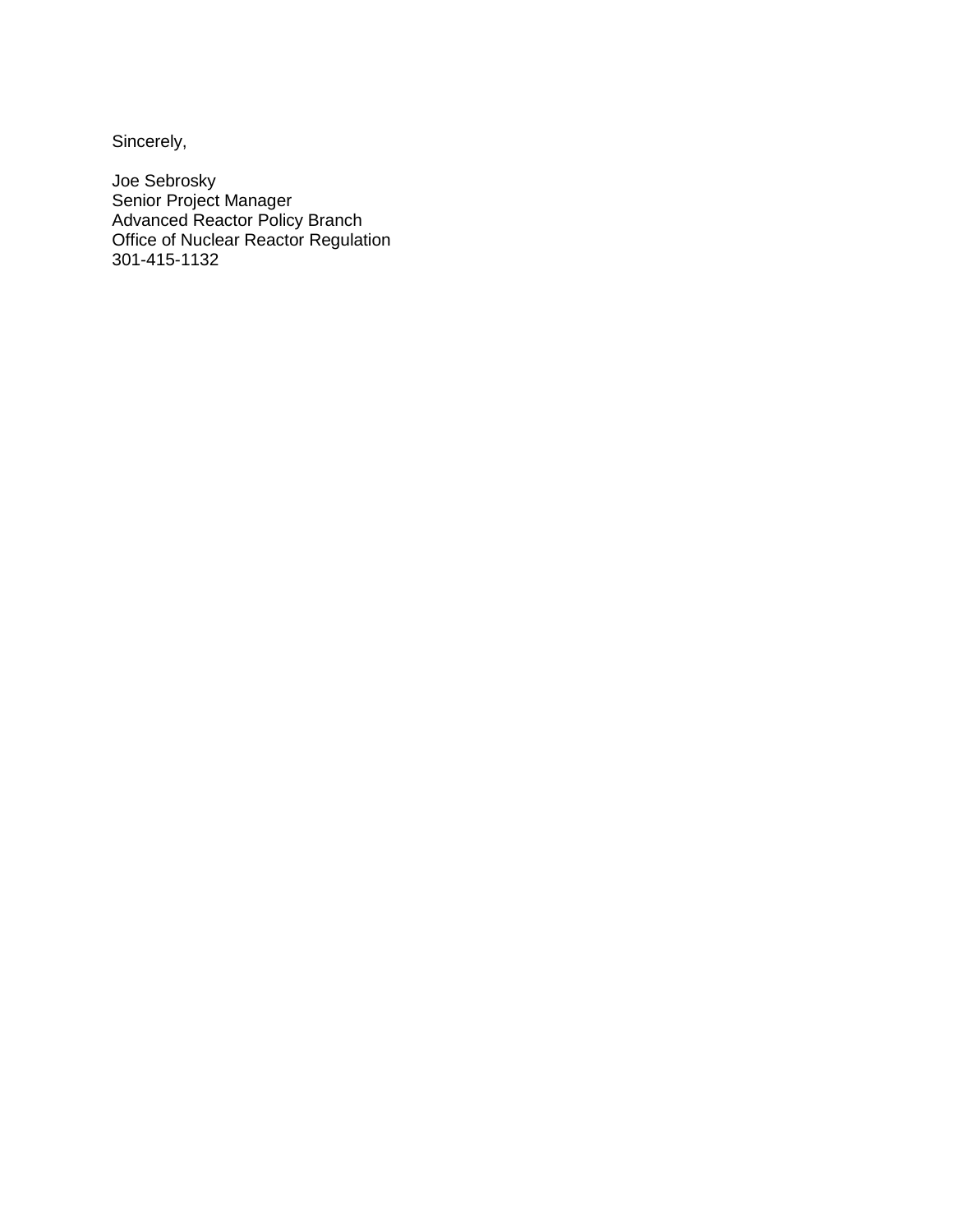**Hearing Identifier: NRR\_DRMA Email Number:** 1411

**Mail Envelope Properties** (PH0PR09MB743662CC872334C3B6C0BCCBF88D9)

**Subject:** Transmittal of Advanced Reactor Content of Application Project Revised Chapter 11, "Organization and Human-System Considerations" **Sent Date:** 11/4/2021 6:55:59 PM **Received Date:** 11/4/2021 6:55:00 PM **From:** Sebrosky, Joseph

**Created By:** Joseph.Sebrosky@nrc.gov

#### **Recipients:**

"NICHOL, Marcus" <mrn@nei.org> Tracking Status: None "TSCHILTZ, Michael" <mdt@nei.org> Tracking Status: None "Shams, Mohamed" <Mohamed.Shams@nrc.gov> Tracking Status: None "Segala, John" <John.Segala@nrc.gov> Tracking Status: None "Christopher P. Chwasz" <Christopher.Chwasz@inl.gov> Tracking Status: None "Jung, Ian" <lan.Jung@nrc.gov> Tracking Status: None "'Tom King'" <thomasking2993@gmail.com> Tracking Status: None "Oesterle, Eric" <Eric.Oesterle@nrc.gov> Tracking Status: None "Uribe, Juan" <Juan.Uribe@nrc.gov> Tracking Status: None "Jim C. Kinsey Jr" <jim.kinsey@inl.gov> Tracking Status: None "Reckley, William" <William.Reckley@nrc.gov> Tracking Status: None "Steven Nesbit" <steve.nesbit@lmnt-consulting.com> Tracking Status: None "Chisholm, Brandon Michael" <BMCHISHO@SOUTHERNCO.COM> Tracking Status: None "Chowdhury, Prosanta" <Prosanta.Chowdhury@nrc.gov> Tracking Status: None "Thomas Hicks" <hickste@earthlink.net> Tracking Status: None "Bowman, Eric" <Eric.Bowman@nrc.gov> Tracking Status: None "Bowen, Jeremy" <Jeremy.Bowen@nrc.gov> Tracking Status: None "AUSTGEN, Kati" <kra@nei.org> Tracking Status: None "Seymour, Jesse" <Jesse.Seymour@nrc.gov> Tracking Status: None "Nist, Lauren" <lauren.nist@nrc.gov> Tracking Status: None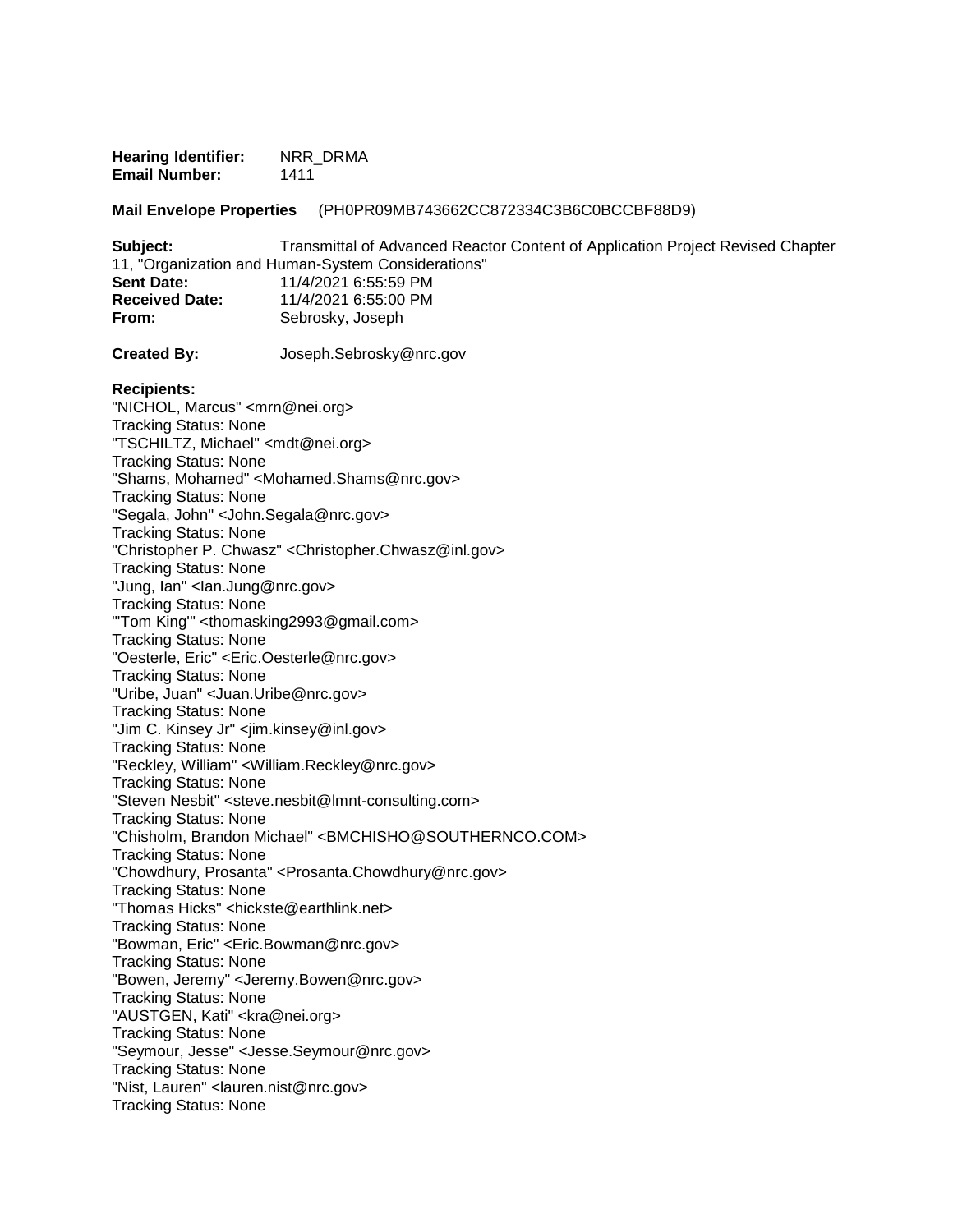"Green, Brian" <Brian.Green@nrc.gov> Tracking Status: None "Afzali, Amir" <AAFZALI@southernco.com> Tracking Status: None "Cyril Draffin" <cyril.draffin@usnic.org> Tracking Status: None "HOLTZMAN, Benjamin" <bah@nei.org> Tracking Status: None

#### Post Office: PH0PR09MB7436.namprd09.prod.outlook.com

| <b>Files</b>                         | <b>Size</b> | Date & Time          |
|--------------------------------------|-------------|----------------------|
| MESSAGE                              | 2497        | 11/4/2021 6:55:00 PM |
| ARCAP Ch 11 - Nov revision final.pdf |             | 511184               |

| <b>Options</b>              |        |
|-----------------------------|--------|
| <b>Priority:</b>            | Normal |
| <b>Return Notification:</b> | N٥     |
| <b>Reply Requested:</b>     | N٥     |
| <b>Sensitivity:</b>         | Normal |
| <b>Expiration Date:</b>     |        |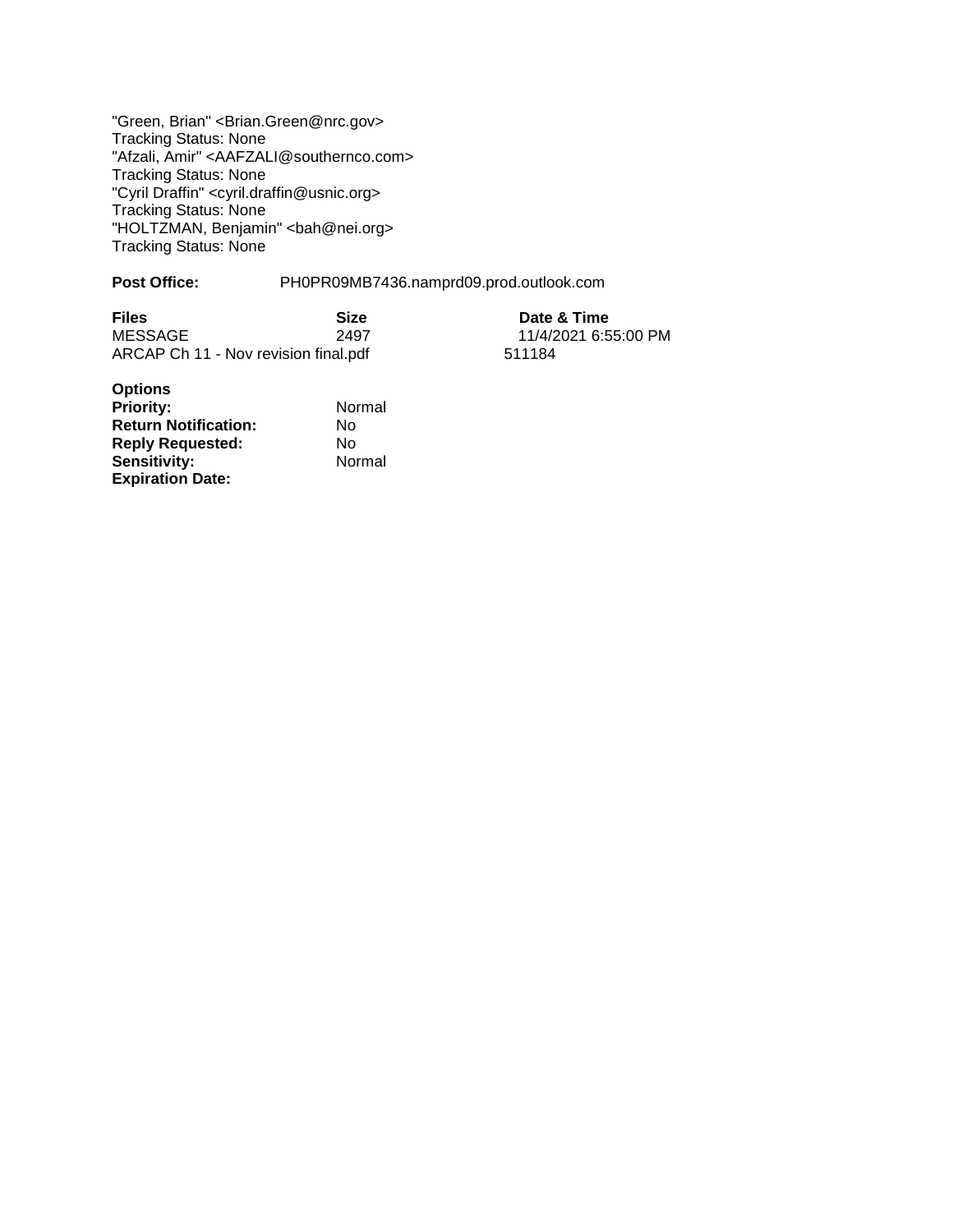**This draft staff white paper has been prepared and is being released to support ongoing public discussions. This draft white paper uses an interim staff guidance (ISG) format because the staff is considering using this format to provide staff guidance in the near future to support the review of advanced reactor applications.**

**This paper has not been subject to NRC management and legal reviews and approvals, and its contents are subject to change and should not be interpreted as official agency positions.**



# **DANU [XX]-ISG-[YYYY-##]**

# **Advanced Reactor Content of Application**

**"Organization and**

**Human-System**

**Considerations"**

**Interim Staff Guidance**

**November x, 2021**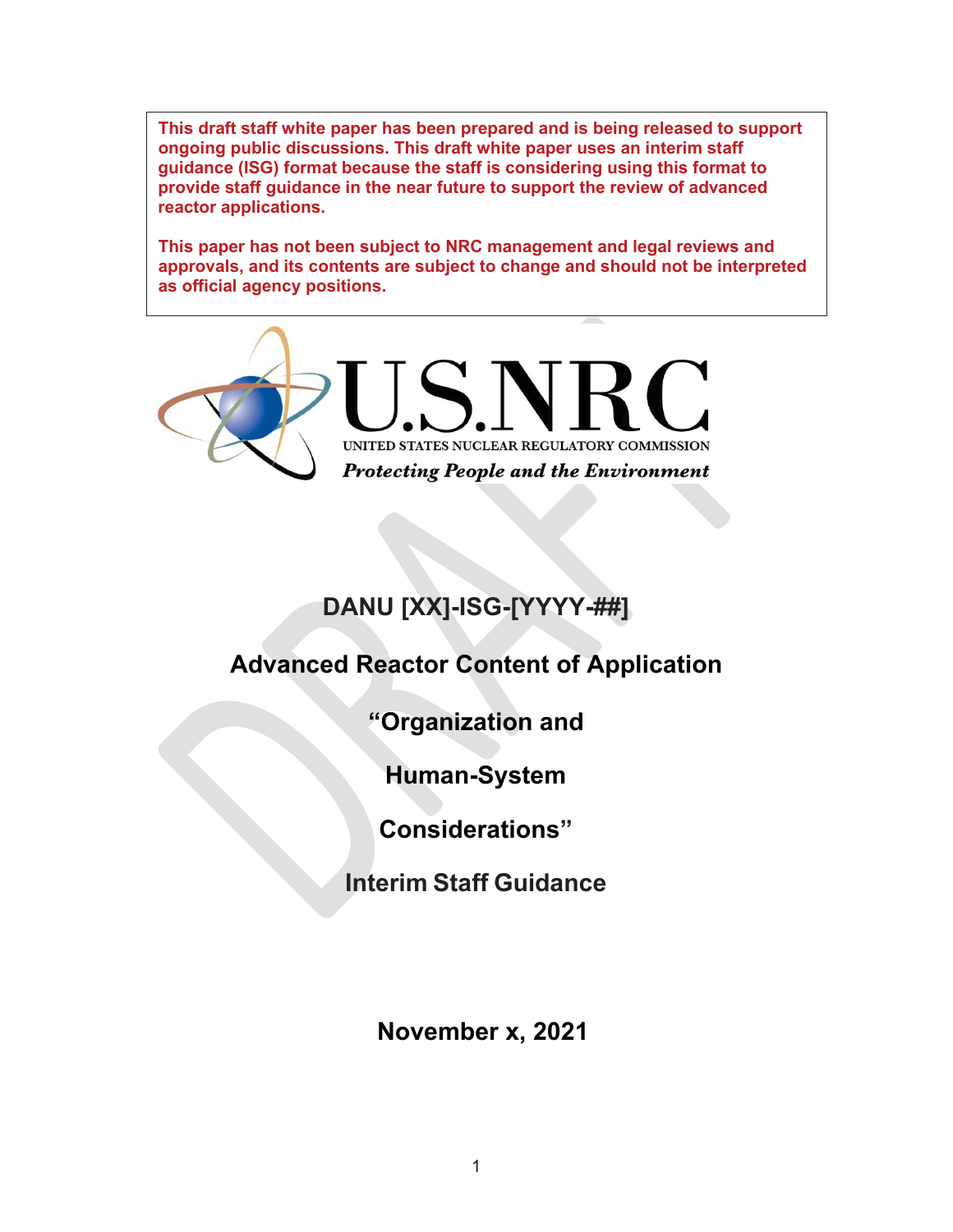**DANU [XX]-ISG- [YYYY-##] Advanced Reactor Content of Application "Organization and Human-System Considerations" Interim Staff Guidance**

| <b>ADAMS Accession No.: MLxxxxxxxxx</b> |                                                      |                                                         | TAC: xxxxxx                           |                                                    |  |  |  |
|-----------------------------------------|------------------------------------------------------|---------------------------------------------------------|---------------------------------------|----------------------------------------------------|--|--|--|
| <b>OFFICE</b>                           | <b>QTE</b>                                           | [PGCB PM]                                               | <b>INRR Technical</b><br>Lead/Authorl | <b>INRR Technical Lead</b><br><b>Branch Chiefl</b> |  |  |  |
| <b>NAME</b>                             |                                                      |                                                         |                                       |                                                    |  |  |  |
| <b>DATE</b>                             |                                                      |                                                         |                                       |                                                    |  |  |  |
| <b>OFFICE</b>                           | [Other NRR Division<br>Directors, as<br>appropriate] | [Other NRC Division<br>Directors, as<br>appropriate]    | [Regional Offices, as<br>appropriate] | <b>OGC</b>                                         |  |  |  |
| <b>NAME</b>                             |                                                      |                                                         |                                       |                                                    |  |  |  |
| <b>DATE</b>                             |                                                      |                                                         |                                       |                                                    |  |  |  |
| <b>OFFICE</b>                           | [PGCB LA]                                            | <b>INRR Technical Lead</b><br><b>Division Directorl</b> |                                       |                                                    |  |  |  |
| <b>NAME</b>                             |                                                      |                                                         |                                       |                                                    |  |  |  |
| <b>DATE</b>                             |                                                      |                                                         |                                       |                                                    |  |  |  |
| AFFIAIAL BEAARD AADV                    |                                                      |                                                         |                                       |                                                    |  |  |  |

#### **OFFICIAL RECORD COPY**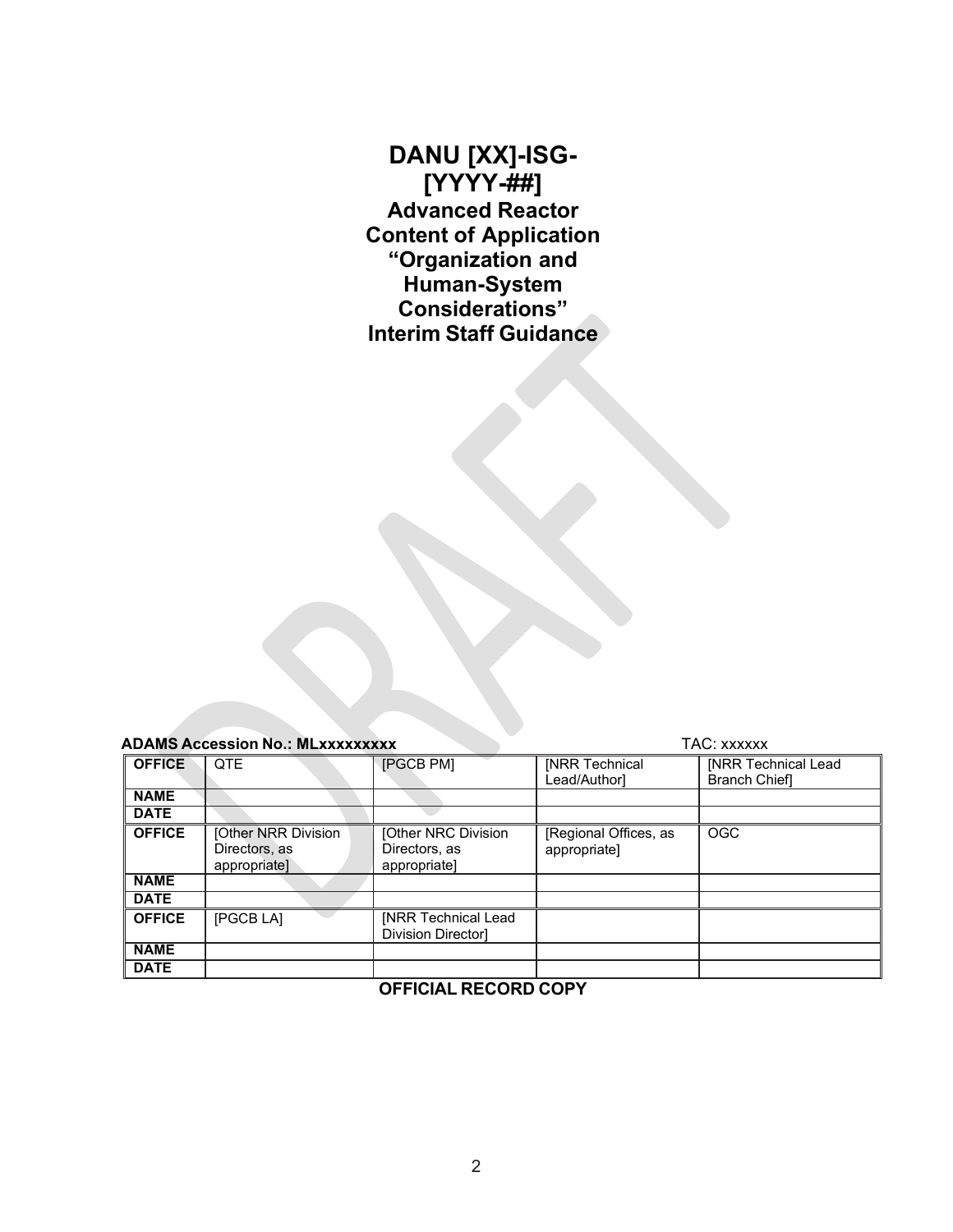## **INTERIM STAFF GUIDANCE**

## **ADVANCED REACTOR CONTENT OF APPLICATION**

## **"ORGANIZATION AND HUMAN-SYSTEM CONSIDERATIONS"**

## **DANU-ISG-YYYY-##**

#### **PURPOSE**

The U.S. Nuclear Regulatory Commission (NRC, or Commission) staff is providing this interim staff guidance (ISG) to facilitate the review of advanced reactor content of application guidance that is used to support reviews of non-light water reactors (non-LWRs), stationary micro reactors, and small modular LWRs submitting risk-informed applications for a construction permit (CP), or an operating license(OL) under Title 10 of the Code of Federal Regulations (10 CFR) Part 50, "Domestic Licensing of Production and Utilization Facilities"; or for a design certification (DC), a combined license (COL), or a standard design approval (SDA) under 10 CFR Part 52,"Licenses, Certifications, and Approvals for Nuclear Power Plants." The guidance found in this ISG supports the development of the portion of an advanced reactor application associated withan applicant's "Organization and Human-System Considerations."

It is anticipated that this guidance will be updated to use for reviews of advanced nuclear reactorlicense and permit applications submitted under 10 CFR Part 53, "Licensing and Regulation of Advanced Nuclear Reactors," once the content of that regulation is developed.

### **BACKGROUND**

The goal of the 10 CFR Part 53 rulemaking effort is to develop the regulatory infrastructure to support the licensing of advanced nuclear reactors. The term ''advanced nuclear reactor,'' for purposes of this rulemaking, means a nuclear fission or fusion reactor with significant improvements compared to commercial nuclear reactors operating on the date of enactment of the Energy Act of 2020" or under construction as of January 2019. This rulemaking would revise the NRC's regulations by adding a risk-informed, technology-inclusive regulatory framework for advanced nuclear reactors, in response to a growing interest in possible licensingand deployment of advanced nuclear reactors and the related requirements of the Nuclear Energy Innovation and Modernization Act (NEIMA; Public Law 115-439) as amended by the Energy Act of 2020. The rule language for 10 CFR Part 53 is under development and as such the guidance found in this document is subject to change based on the outcome of this rulemaking. Key documents related to the Part 53 rulemaking, including preliminary proposed rule language and stakeholder comments, can be found at Regulations.gov under Docket ID NRC-2019-0062.

This edition of the ISG is based on the advanced reactor content of application project (ARCAP)whose purpose is to develop technology-inclusive, risk-informed and performancebased application guidance. The ARCAP is broader and encompasses the industry-led technology- inclusive content of application project (TICAP). The guidance found in this ISG supplements the guidance found in DANU-ISG-YYYY-##, "Guidance for Performing the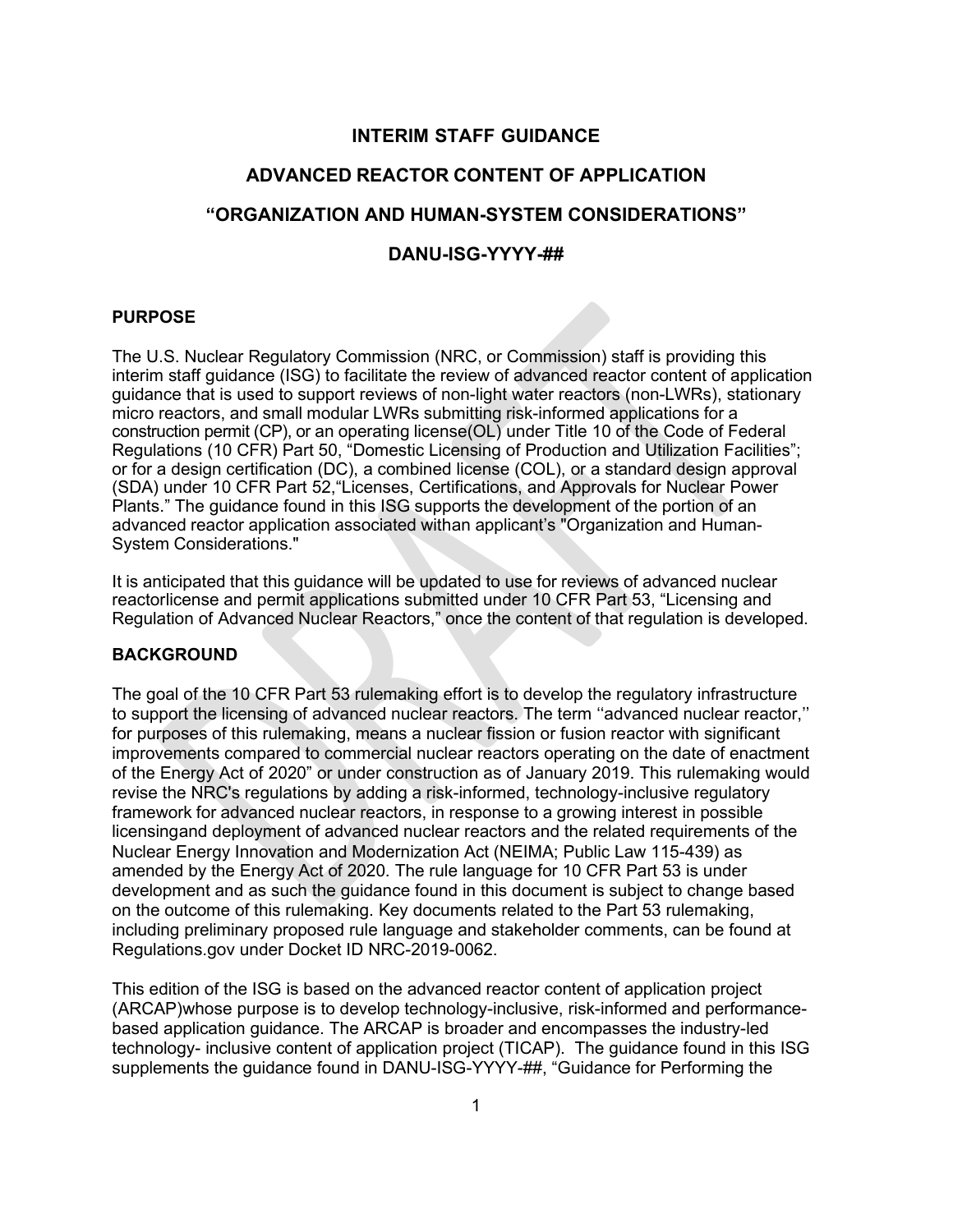Review of a Technology-Inclusive Advanced Reactor Application - Review Roadmap," which provides a roadmap for developing all portions of an application. The guidance in this ISG is limited to the portions of an advanced reactor application associated with the organization and human-system interface considerations of the proposed facility. Guidance regarding operational programs, conduct of operations, and procedures is not within the scope of this ISG but rather is addressed in a separate document titled TICAP Draft Regulatory Guide DG-xxxx, Chapter 8, "Plant Programs."

The Part 53 regulation is under development and as such the guidance found in this documentis subject to change based on the outcome of this rulemaking. As the 10 CFR Part 53 requirements are finalized this ISG guidance will be supplemented, as necessary, to provide guidance in the organizational and training areas to reflect any differences in requirements between Part 50/52 and Part 53. Key documents related to the Part 53 rulemaking, including preliminary proposed rule language and stakeholder comments, can be found at Regulations.gov under Docket ID NRC-2019-0062.

## **RATIONALE**

*Note – this section will be updated with additional stakeholder interactions – expected during themonthly ARCAP meetings.*

## **APPLICABILITY**

This ISG is applicable to the review of risk-informed applications for non-LWRs, stationary micro reactors, and small modular LWRs requesting a CP or OL under 10 CFR Part 50 or for a DC, COL, or SDA under 10 CFR Part 52. Once the content of 10 CFR Part 53 is developed and this ISG is updated where necessary, this guidance will also apply to applicants for a power reactor OL or COL under 10 CFR Part 53.

## **GUIDANCE**

## **Design, Construction, Operating Organization – Key Management Positions**

An application should include descriptions of the organizational structure and key management positions within the design, construction and operating organizations that are responsible for facility design, design review, design approval, construction management, testing, and operationof the plant. Acceptance criteria are based on meeting the relevant requirements of the following Commission regulations: $^{\text{1}}$ 

- 10 CFR Part 50, Appendix B
- 10 CFR 50.34(a)(6), (9) and (119)
- 10 CFR 50.34(b)(6)(i) and (vii)

<sup>&</sup>lt;sup>1</sup> As the 10 CFR Part 53 requirements are finalized this ISG guidance will be supplemented, as necessary, to provide guidance in the organizational and training areas to reflect any differences in requirements between Part 50/52 and Part 53.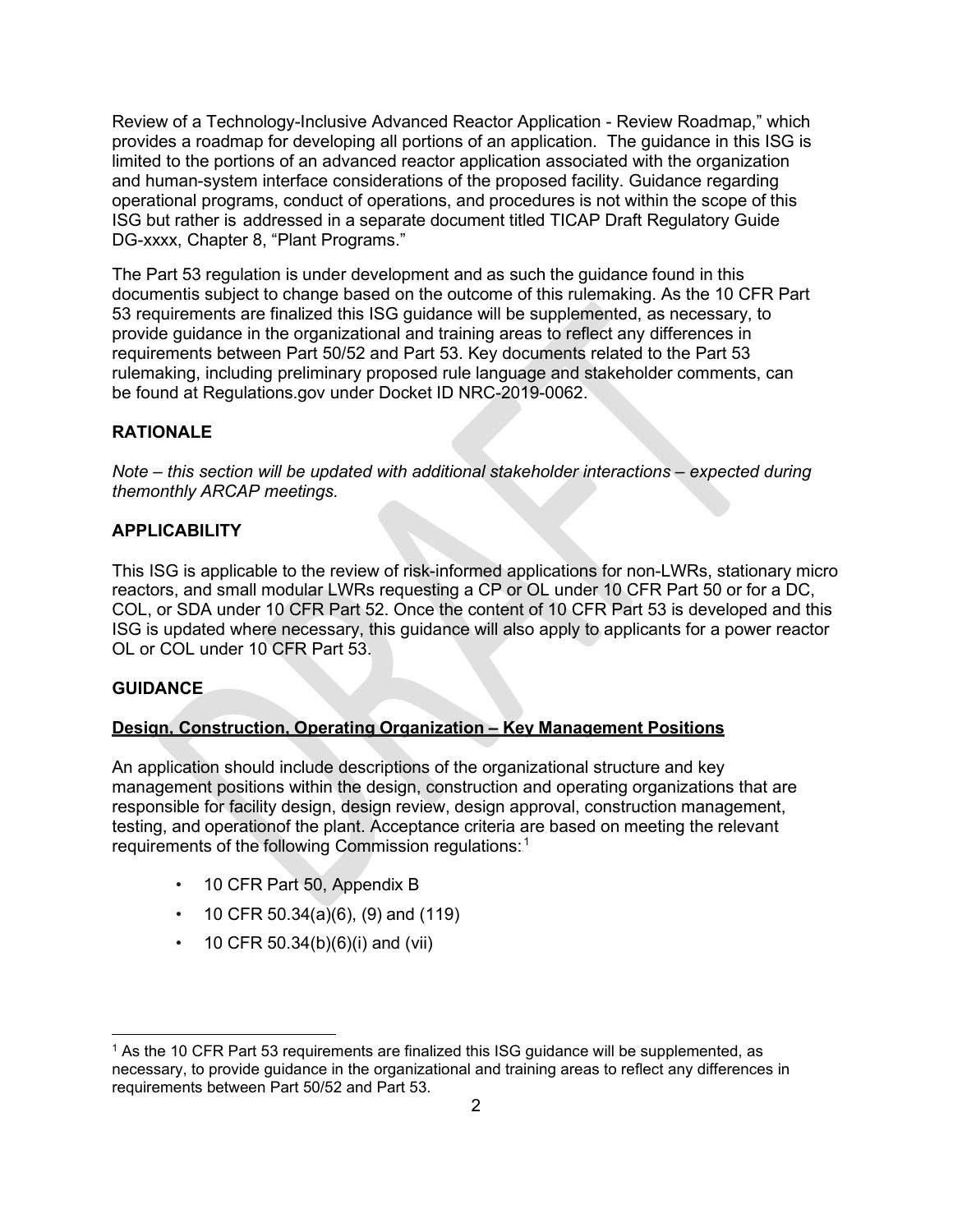- 10 CFR 50.34(f)(3)(vii).<sup>2</sup>
- 10 CFR 50.40(b)
- 10 CFR 50.48(a)(1)(ii)
- 10 CFR 50 71
- 10 CFR 52.47(a)(7)
- 10 CFR 52.79(a)(26), (27), (28), (29)(i) and (31)
- 10 CFR 52.137(a)(7)

An application for a CP/OL or COL should include the following information:

- Organizational charts of the applicant's corporate-level management, technical support,and operations organizations, including organizational and management structure responsible for direction and support of design and construction of the proposed plant,
- A general staffing plan for construction, startup testing,
- Details of the interaction of design and construction within the applicant's organizationand the manner by which the applicant will ensure close integration of the architect engineer (AE) and the nuclear reactor vendor,
- Plans (preliminary for CP applicants) for the applicant's operations organization,including a general staffing plan for operations (OL and COL),
- The relationship of the nuclear-oriented part of the organization to the rest of thecorporate organization,
- A description of the provisions for technical support for operations including interfaces between corporate, operations and the Technical Support Center (if applicable) (OL andCOL),

For a DC or SDA application, the information provided should focus on the corporate level management and technical support organizations of the design organization. For the design, construction and pre-operational period (DC, SDA, CP/OL or COL), key management responsibilities in the following areas should be described:

- Principal site-related engineering studies of the meteorology, geology, seismology,hydrology, demography, and environmental effects,
- Design of safety-significant (i.e., safety-related and non-safety-related with specialtreatment) SSCs,
- The appropriate organization's review and approval of safety-related and safetysignificant SSC design features,
- Development of probabilistic risk assessment (PRA), defense-in-depth, and

 $2$  For 10 CFR Part 50 applicants not listed in § 50.34(f), its requirements are not applicable. There is an ongoing rulemaking underway to align the requirements of Parts 50 and 52 that is considering making those requirements applicable to all Part 50 applicants. In the interim, staff should propose license conditions on Part 50 applications to address § 50.34(f)(3)(vii).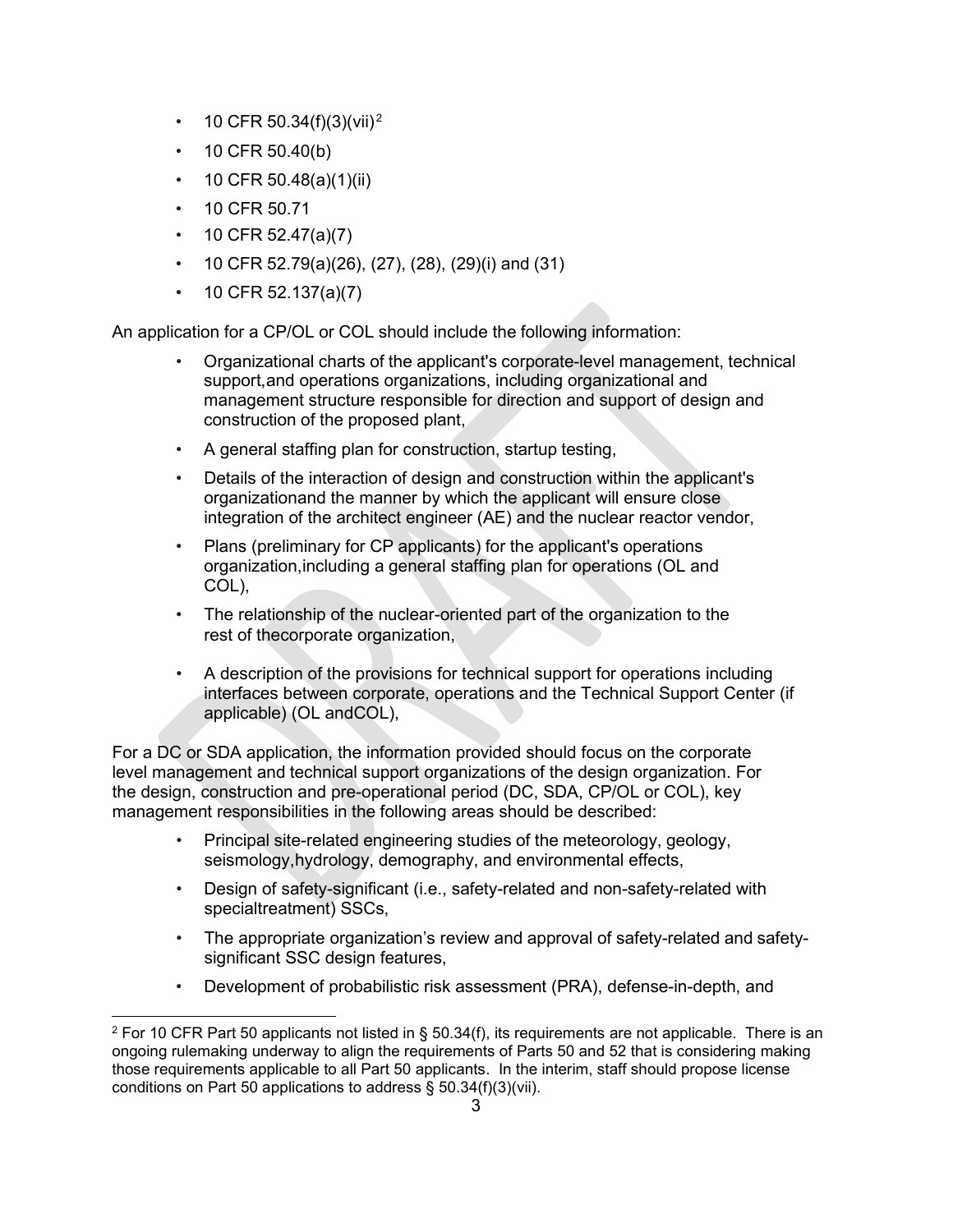licensingbasis event analysis,

- Material and component specification review and approval,
- Procurement of materials and equipment,
- Management of construction activities,
- Quality assurance activities for design and construction.

For the operational period (OL or COL), key management responsibilities in the following areas should be described:

- Nuclear, PRA, mechanical, structural, electrical, thermal-hydraulic, metallurgy and materials, and instrumentation and controls engineering (design and technical support)
- Plant chemistry
- Health physics
- Fueling and refueling operations support
- Maintenance support
- Operations support
- Fire protection
- Quality assurance
- **Training**
- Safety review
- Startup testing
- Emergency planning
- **Security**

If the application is for more than one module/unit, the applicant should provide information addressing staffing plans that take into account the staggered timelines for additional modules/units scheduled to come on-line with respect to pre-operational testing, fuel load, startup, and power ascension testing of each new module/unit. The applicant should describe the organizational arrangement and functions to meet the needs of the multiple modules/units. The applicant should include in this discussion the extent to which the organizational arrangement and functions are shared between or among the modules/units addressed in the application and describe the organizational arrangement and functional divisions or controls thathave been established to preserve integrity between individual modules/units and/or programs.

For plant sites with existing, operating nuclear modules/units, the application should include a discussion of the extent to which the organizational arrangement and functions are shared between the new and existing modules/units. In addition, the applicant should include a discussion of the organizational arrangement and functional divisions or controls that have been established to preserve integrity between the new and existing operational modules/units and/orprograms. NRC guidance regarding the operating organization is described in Regulatory Guide (RG) 1.33,"Quality Assurance Program Requirements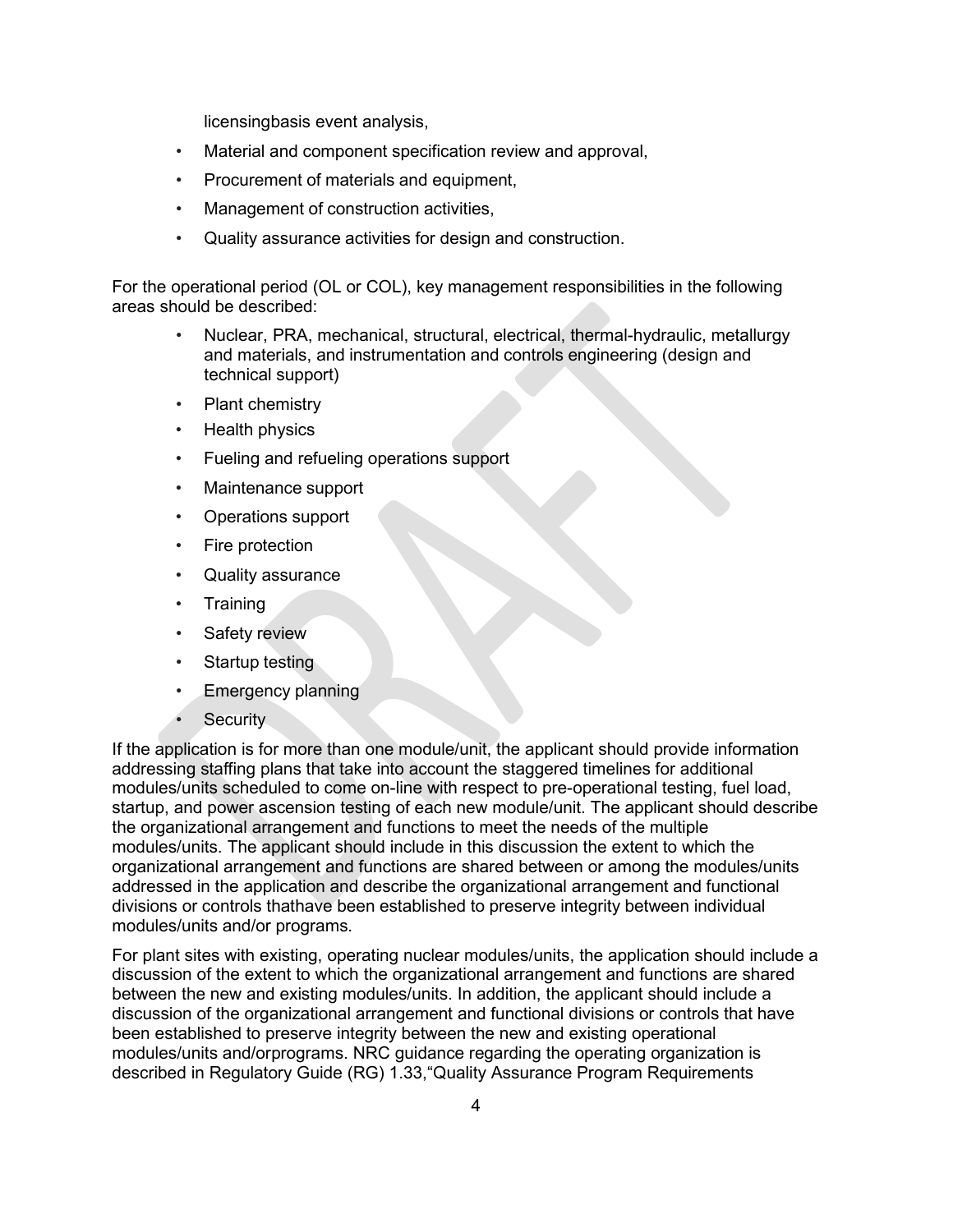(Operation)," which references the guidance in ANSI/ANS 3.2-2012, "Managerial, Administrative and Quality Assurance Controls for the Operational Phase of Nuclear Power Plants."

#### **Educational and Experience Requirements for Key Management Personnel**

The application should describe the educational and experience requirements for each key management position described above. For a CP or COL application, the information should describe the applicant's past experience inthe design and construction of nuclear power plants or relevant non-power reactor design and construction experience with similar attributes to those found in the application. Experience in activities of similar scope and complexity should also be described.

The CP or COL applications should include information that demonstrates the ability of the technical staff to support or perform the safety-related activities specified in the application. The applicant should describe the level of risk analysis experience available to perform necessary probabilistic risk assessments.

The reviewer should compare the education and experience of key personnel described above with the qualifications and experience guidance endorsed by RG 1.8, "Applicable experience," i.e., work performed in a nuclear-fueled electric power production plant (commercial or military during pre-operational, startup-testing, or operational activities. Individual experience which may not be entirely applicable should be weighed against the requirements of the position.

#### **Human Factors Engineering**

The application for a CP/OL or COL should include relevant human factors engineering (HFE) information commensurate with the specific design and safety analysis. The information should clearly describe the most important HFE issues for a particular applicant and demonstrate that the applicant's HFE program incorporates HFE practices and guidelines that satisfy the current requirements. $^3$  The HFE review covers the HFE design process, the HFE final design, its implementation, and ongoing performance monitoring.

NRC guidance provides one method of meeting the current HFE requirements. Guidance acceptable to the NRC staff to inform an advanced reactor application include NUREG-0800 Chapter 18, NUREG-0711, and NUREG-1791. The NRC staff will use flexibilities in the HFE process that are currently described in NUREG-0800 during the review of a specific design (see NUREG-0800 Introduction Part 2). The application should include information related to flexibilities incorporated and/or deviations in the HFE analysis from the existing HFE guidance (for instance by relying on a supporting safety case). The information provided by applicants should demonstrate why these deviations still support the safe operation of the proposed facility.<sup>4</sup>

 $3$  For 10 CFR Part 50 applicants not listed in § 50.34(f), its requirements are not applicable. There is an ongoing rulemaking underway to align the requirements of Parts 50 and 52 that is considering making those requirements applicable to all Part 50 applicants. In the interim, the staff expects applicants to address § 50.34(f)(2)(iii).

<sup>4</sup> Certain standards which contain HFE requirements may also be applicable to a given application. For example, 10 CFR 50.55a(h)(3) requires that "Applications filed on or after May 13, 1999, for construction permits and operating licenses under this part, and for design approvals, design certifications, and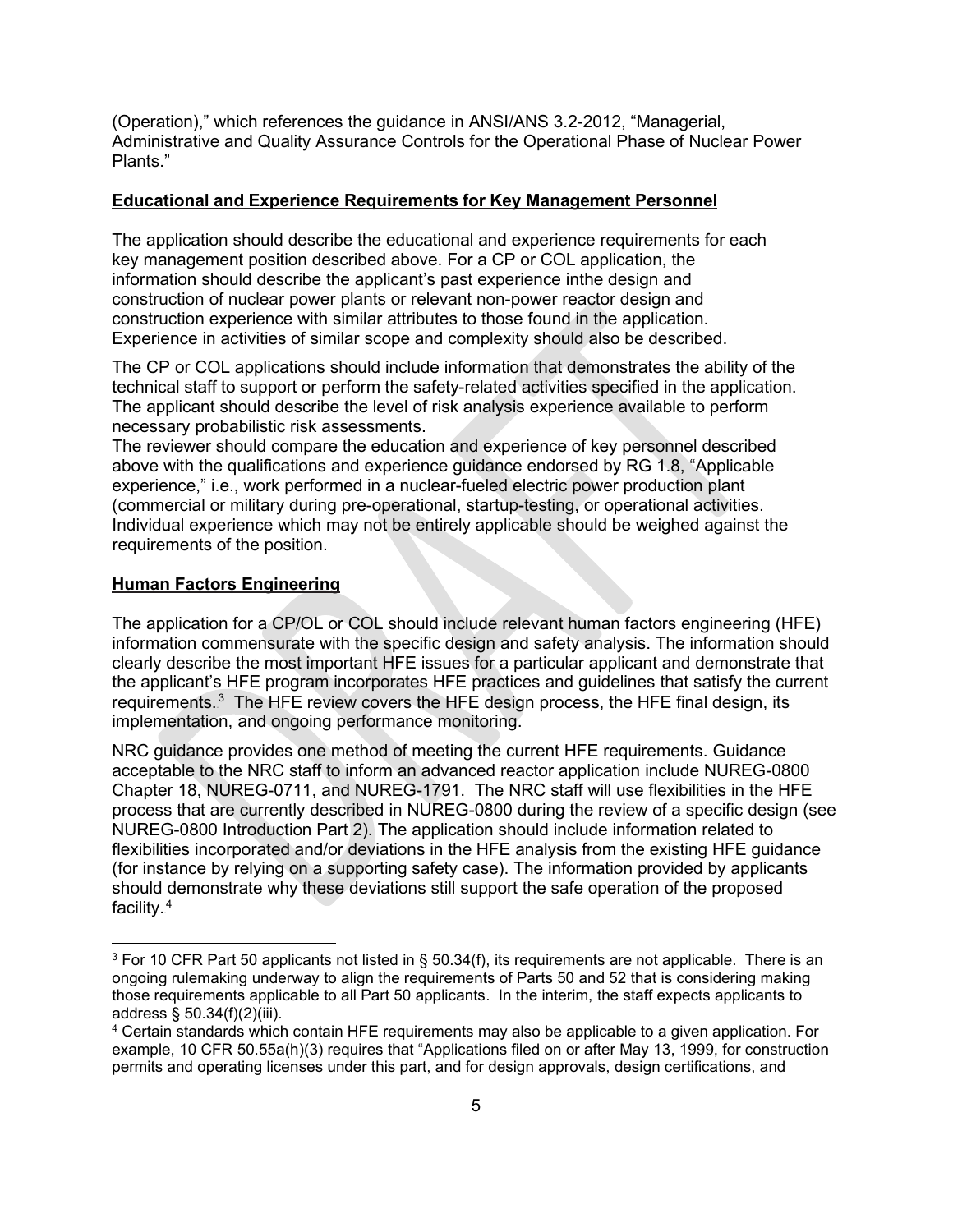Consistent with ARCAP roadmap ISG Appendix x preapplication activities can aid the staff to better understand the proposed HFE approach and analysis, and ultimately align resources effectively and commensurate with the anticipated level of effort of the review. The NRC staff has also developed additional guidance related to a scalable HFE approach to inform the proposed 10 CFR 53 rulemaking activities (See "Final Report: Development of HFE Review Guidance for Advanced Reactors," ADAMS Accession No. ML21287A088). Insights from this report may also be used to inform the development of an HFE analysis under 10 CFR Parts 50 and 52. As a result of additional ongoing activities, the HFE guidance found in this document is subject to updates based on the outcome of those efforts.

#### **Training for Plant Staff**

The NRC regulations listed below provide information pertaining to the training of nuclear powerplant personnel. The OL/COL applicant should describe the training programs that are to be developed to meet these regulations. In describing compliance to these regulations, the applicant may reference in this section material discussed elsewhere in the application (i.e., external to the safety analysis report) $^5$ 

- 10 CFR 19.12, "Instruction to Workers"
- 10 CFR 26.29, "Training"
- 10 CFR 50.34(a)(6) and (9)
- 10 CFR 50.34(b)(6)(i), (ii), (iii), and (iv)
- 10 CFR 50.34(f)(2)(i)<sup>6</sup>
- 10 CFR 50.40(b)
- 10 CFR 50.48, "Fire Protection"
- 10 CFR 50.54(i-1)
- 10 CFR 50.120, "Training and Qualification of Nuclear Power Plant Personnel"
- 10 CFR Part 50, "Licensing of Production and Utilization Facilities," Appendix B, "Quality Assurance Criteria for Nuclear Power Plants and Fuel Reprocessing Plants"

combined licenses under part 52 of this chapter, must meet the requirements for safety systems in IEEE Std. 603–1991 and the correction sheet dated January 30, 1995." This standard further states in Section 5.14, "Human Factors Considerations" that "Human factors shall be considered at the initial stages and throughout the design process to assure that the functions allocated in whole or in part to the human operator(s) and maintainer(s) can be successfully accomplished to meet the safety system design goals, in accordance with IEEE Std 1023-1988."

<sup>5</sup> As the 10 CFR Part 53 requirements are finalized this ISG guidance will be supplemented, as necessary, to provide guidance in the organizational and training areas to reflect any differences in requirements between Part 50/52 and Part 53

 $6$  This section is applicable to the listed CP applicants in § 50.34 only and includes the need for a simulator capability that correctly models the control room and includes the capability to simulate smallbreak loss of coolant accidents (SBLOCAs), which are LBEs for LWRs. Staff should propose license conditions to address this requirement for other applicants to address the capability to model the control room and, for those applicants to which SBLOCA simulation is technically relevant, to address that capability.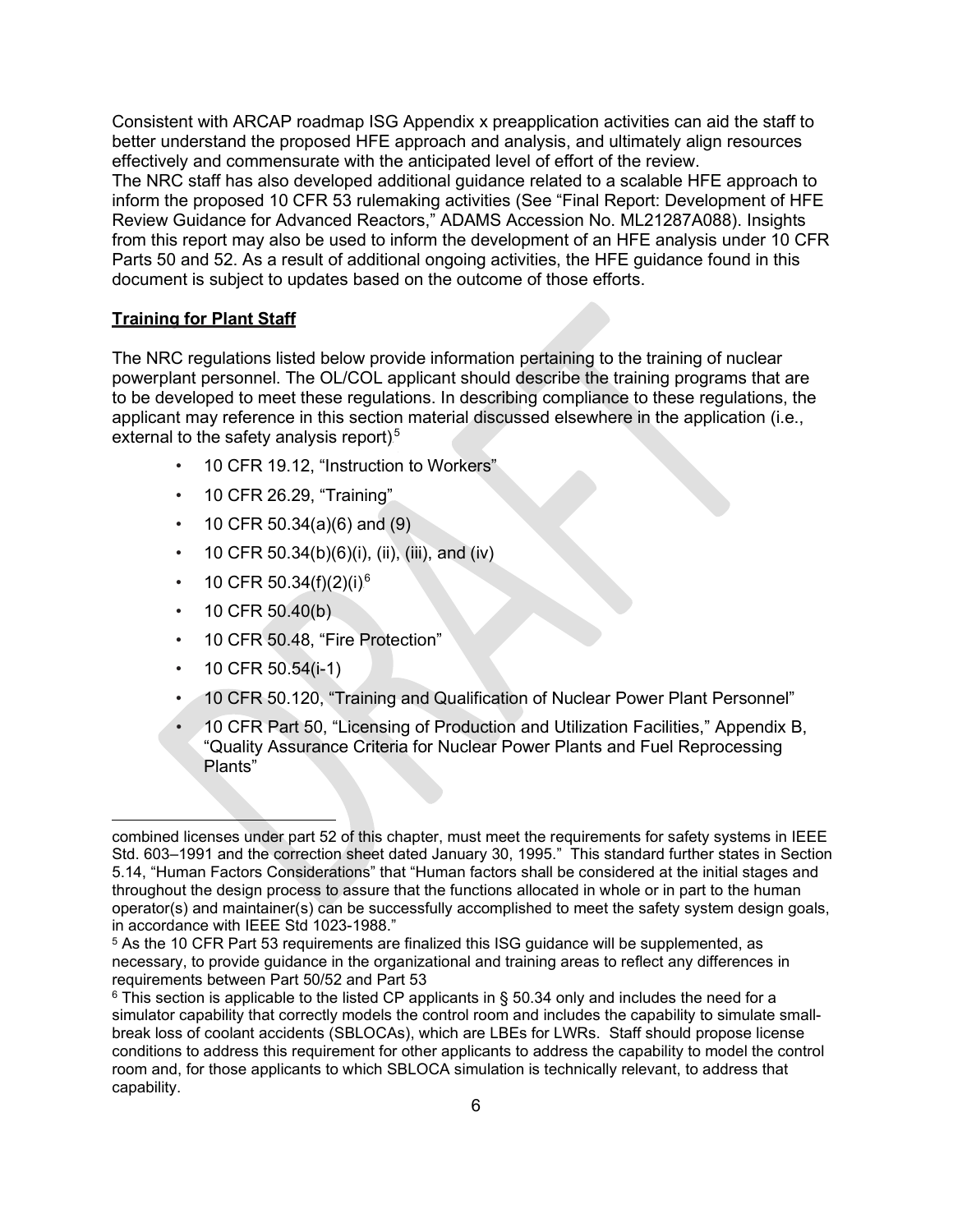- 10 CFR Part 50, Appendix E, "Emergency Planning and Preparedness for Production and Utilization Facilities"
- 10 CFR 52.79(a)(14), (21), (33), (34), (35), (39), (40) and (44)

With respect to nuclear plant worker training, NRC guidance includes RG 1.8, "Qualification and Training of Personnel for Nuclear Power Plants." RG 1.8, Revision 4, endorses ANSI/ANS-3.1- 2014, "Selection, Qualification, and Training of Personnel for Nuclear Power Plants." The application should indicate the extent to which the applicable portions of this guidance is used and should justify any exceptions. The training programs should focus on those tasks that are important to plant operations with regard to nuclear safety, defense-in-depth, or that are risksignificant using a systems (or systematic) approach to training (SAT) as defined by 10 CFR 55.4. The program description addressing the applicable sections of 10 CFR Part 26, "Fitness for Duty Programs," should be provided in a CP/OL/COL application document separate from the safety analysis report.

## Licensed Operator Initial and Continuing (Requalification) Training

## *Considerations for Administering the First Operator Licensing Examinations Prior to Fuel*  Load<sup>7</sup>

OL and COL applicants should provide a description and timeline for establishing the testable content for initial operator licensing examinations. This may include development of a knowledge and abilities catalog, or similar mechanism to identify the items that will be tested on initial licensing examinations and to determine the importance ratings and basis for these items. This should include the use of subject matter experts, including those with prior work experience at an operating nuclear reactor, to determine the scope of systems/procedures to be included as well as rating the importance of topical items/statements with respect to safe operation of the facility. The scoping criteria should not limit systems/procedures to those related to protecting the reactor core/containment. The scoping criteria should allow for inclusion of any systems/procedures important to overall safe plant operation. The description should also include a requirement to link statements to the applicable 10 CFR Part 55.41, "Written Examination: Operators," 10 CFR 55.43, "Written Examination: Senior Operators," or 10 CFR 55.45, "Operating Tests," to establish the regulatory basis for examination content validity. The testable content for initial operator licensing examinations must be developed prior to administering initial operator licensing examinations.

OL and COL applicants should inform the NRC staff if an exemption will be requested to use the criteria in NUREG-1021, "Operator Licensing Examination Standards for Power Reactors" in lieu of 10 CFR Part 55.40(a). If so, the applicant should provide a description of the examination methods, such as multiple choice written questions, job performance measures, or scenarios, as well as the structure, such as the number of written questions. In addition, the applicant should provide the proposed passing score for the applicable sections of the examination. The applicant should provide the basis for how the chosen examination methods, structure, and passing score(s) support examination validity,

<sup>7</sup> Note: The information detailed within this section is not required to be included within OL and COL applications. This information is discussed within this ISG for the purpose of assisting IOLB staff in identifying specific information that will need to be developed and available prior to the first operator licensing examinations being administered by the facility.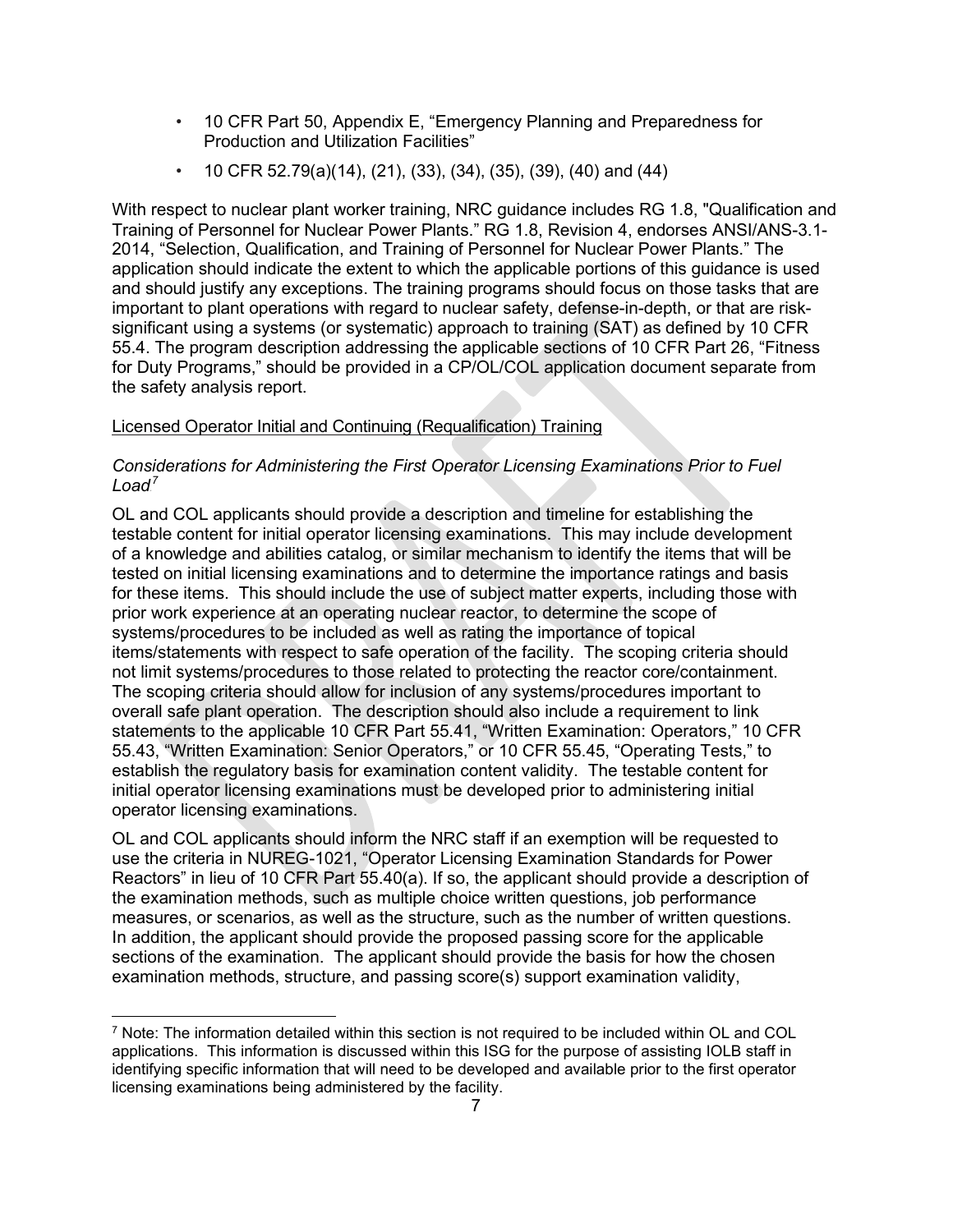reliability, and fairness. The requirements in 10 CFR Part 55.41, 55.43, and 55.45 apply unless an exemption from these requirements is also requested and granted.

OL and COL applicants should describe how the SAT was used for determining the job tasks to assist in developing the testable content, as well as the examination methods. They should also include how examination security requirements will be met per 10 CFR 55.49.

COL applicants should provide a description of how to designate procedures that may still be considered draft but are approved for use to support examinations. Procedures used to support examination material should receive: (1) an administrative review to verify that the procedure meets the facility licensee's writer's guide requirements and satisfies all technical specifications and final safety analysis report requirements, and (2) a technical review to verify the procedure is correct for proper operations of plant systems and equipment. Additionally, the applicant should ensure that procedures provided to the NRC for each initial operator licensing examination will be approved by the facility licensee's management in accordance with the facility licensee's administrative procedure requirements.

OL and COL applicants should provide a description of the simulation facility to be used to administer initial operator licensing examinations. The simulation facility must meet the requirements of 10 CFR 55.46(c) or be approved by the Commission under 10 CFR 55.46(b) prior to administering any operator licensing examinations.

OL and COL applicants should provide a timeline for initial operator licensing examinations needed prior to fuel load as well as the anticipated number of individual license operator applicants in order to determine the NRC staff resources that will be required to meet those needs.

A preapplication meeting to discuss details associated with an exemption from 10 CFR 55.40 as well as the timeline for administration of the first operator licensing examinations prior to fuel load would assist in ensuring appropriate resources are available.

#### *Implementation of Training Programs*

OL and COL applications should provide a description and schedule for establishing the initial training programs for reactor operators and senior reactor operators that meet the requirements in 10 CFR 55 with milestones for implementation during construction. This should include a description of how the requirements for a SAT-based training program are met. This should also include the details of individuals' qualifications for entry into the program, details on courses of instruction to be administered by the facility, the nature of training to be provided by the facility, and startup and shutdown experience provided. In lieu of these details, the application may state that the applicant will seek accreditation from the National Academy of Nuclear Training (NANT). If accreditation is selected but it is not achieved prior to the administration of the first initial operator licensing examination, then the NRC staff will need to complete an inspection of the applicant's training program prior to the first examination. As an option to addressing the licensed operator training criterion, the applicant may provide a commitment to meet the guidelines of NEI 06-13A, "Template for anIndustry Training Program Description," Revision 2, for its licensed operator training program.

The OL and COL applications should also describe the licensed operator requalification program as required in 10 CFR 50.54(i-1) and 10 CFR 55.59, "Requalification," including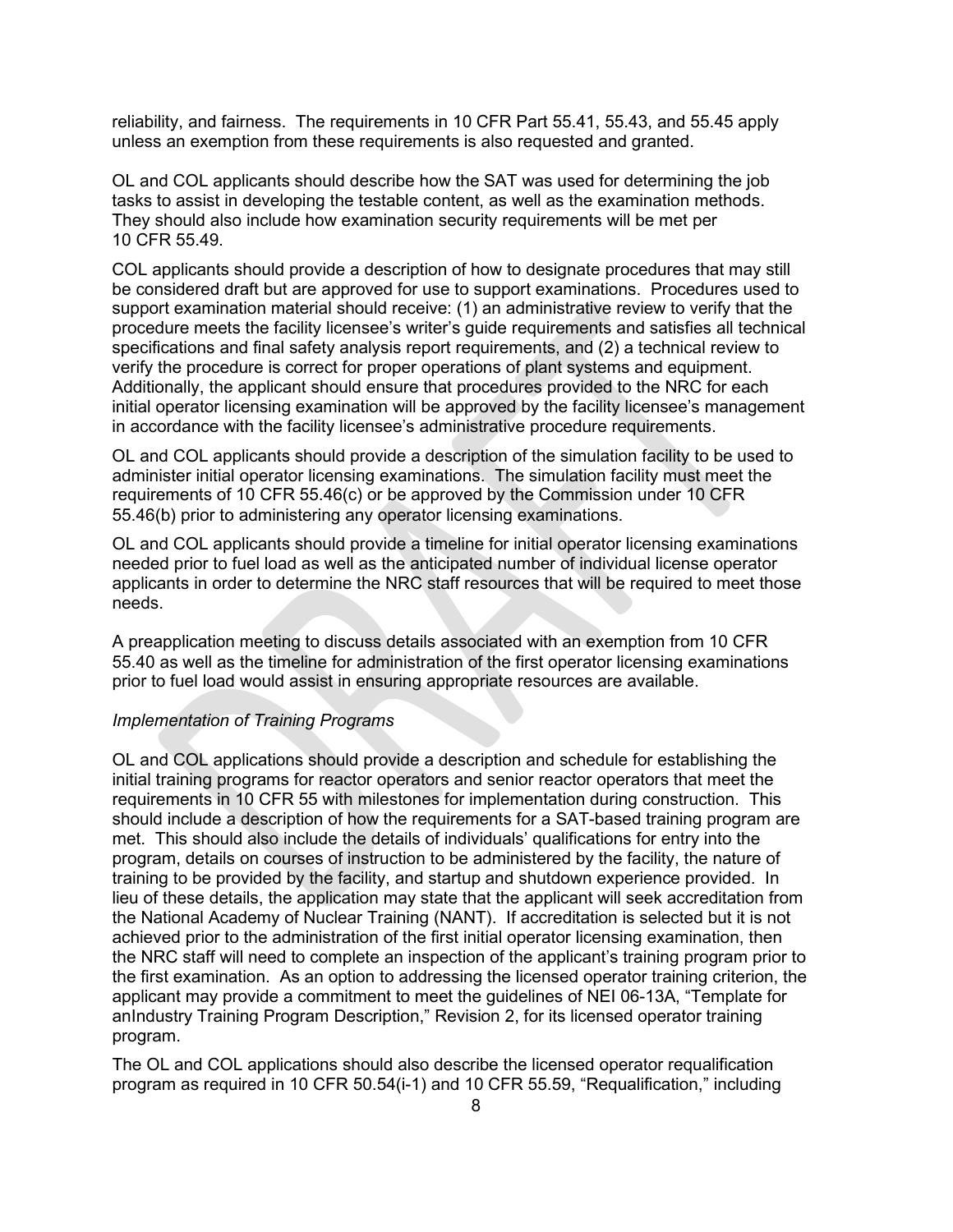the first anticipated requalification period per 10 CFR 55.59(a)(1). Additionally, applicants should consider how operator license applicants will maintain knowledge, skills and abilities following successful completion of the initial operator licensing examination if there is a significant time lag between the examination and license issuance (for example, as a result of cold licensing experience requirements, such as preoperational testing, needing to be completed).

A meeting to discuss whether Commission-approval of the training program will be requested will assist in ensuring that sufficient resources are aligned for a timely review.

## *Use of Simulation Facilities for Operator Training, Experience, and Examinations during Construction*

The licensed operator training program description should address the use of a simulator. The RG 1.149, "Nuclear Power Plant Simulation Facilities for Use in Operator Training and LicenseExaminations" is an acceptable approach for utilizing simulation facilities. This description should state whether a plant referenced simulator or Commission-approved simulator will be used for operator licensing examinations. If a plant referenced simulator will be used, the application should provide a commitment to inform the NRC when a determination has been made that the simulation facility meets the requirements to be a plant-referenced simulator. This notification should occur well in advance of the first scheduled operator licensing examination.

For Commission-approved simulators, the description should include the items listed in 10 CFR 55.46(b), including a description of the components of the simulation facility intended to be used, a description of the performance tests for the simulation facility as part of the request and the results of these tests, and a description of the procedures for maintaining examination and test integrity per 10 CFR 55.49. Additionally, the applications should provide the following information: how the simulator allows for performance of actions necessary to accomplish a representative sample of the 13 items listed in 10 CFR 55.45(a), that the simulator response will model that of the reference plant during operating tests, that the simulator can perform a sufficient number of operating tests such that the examination is not predictable, and that any open simulator discrepancies will not negatively affect the examination. If these items are not yet available, the description should include a proposed timeline for when the items will be available for review by the Commission. A Commissionapproved simulator may require significant review resources, so a pre-submittal meeting would assist in ensuring sufficient resources are available to support review and approval in advance of any operator licensing examinations. The simulation facility must meet the requirements of 10 CFR 55.46(c) or be approved by the Commission under 10 CFR 55.46(b) prior to administering any operator licensing examinations.

#### Issuance of Licenses Prior to Fuel Load

The OL and COL applicant should describe the process to be used to ensure that operator licenses will be maintained active per the requirements of 10 CFR 55.53(e) prior to initial fuel load. This may include that operators on shift performing the functions of a reactor operator or senior reactor operator will perform meaningful duties analogous to the minimum licensed positions under technical specifications. This may include operating the controls and apparatus during preoperational testing that, once fuel is loaded and plant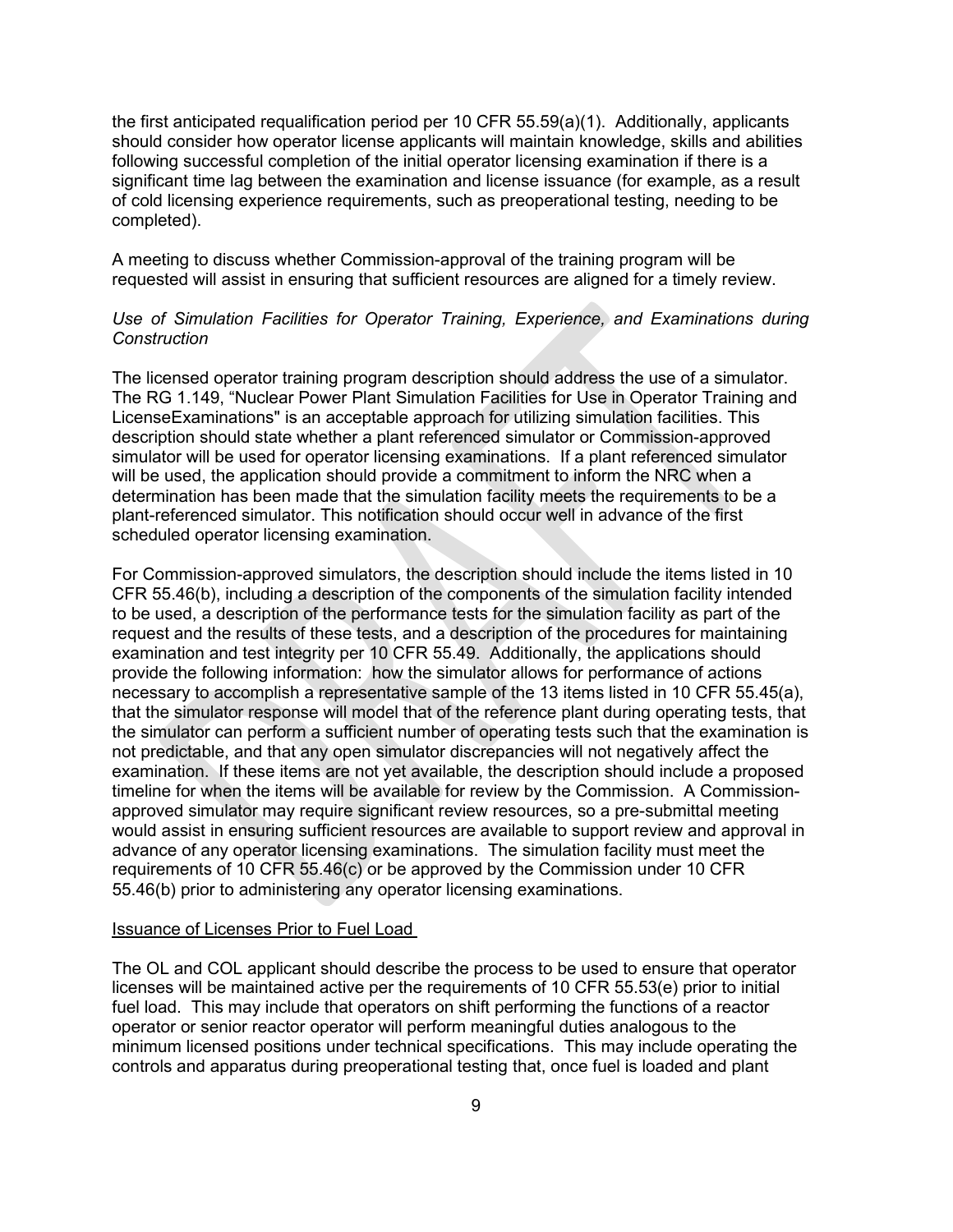startup occurs, will directly affect reactivity or power level.

Prior to fuel load, OL and COL holders should submit an exemption request from the requirements of 10 CFR Part 55.31(a)(5), which requires reactivity manipulations be performed on the actual plant or a plant-referenced simulator that meets the requirements of Part 55.46(c), including a requirement for the simulator to model the most recent core load of the reference plant. For plants under construction, licensed operators will be required prior to the loading of fuel, and there is no recent core load; therefore, an exemption from 10 CFR 55.31(a)(5) is required to be requested and granted.

OL and COL applicants for a multi-unit facility should consider the guidance for licensing operators at multiple units per NUREG-1021. If the licensing will occur simultaneously, the application should include a description of how those requirements are met. If licensing for one unit is expected to occur after the individual is licensed on another unit, an exemption of the requirement to request another examination be administered for the subsequent units may be requested. A pre-application meeting to discuss what exemptions will be requested for licensing operators prior to fuel load will assist in ensuring that sufficient resources are aligned for a timely review.

#### Non-licensed Personnel Training

For OL and COL applicants, describe the training program for non-licensed nuclear plant personnel that meets the requirements of 10 CFR 50.120(b)(2) and (b)(3). Describe how thetraining program is derived from a systems approach to training as defined in 10 CFR 55.

The non-licensed plant staff training program should include, in addition to the technical training that is required for each non-licensed plant staff position, training in the following areas: physicalsecurity, emergency protection, radiological emergency, administrative procedures, radiation protection, fire protection, quality assurance, and fitness for duty (addressed in a separate application document).

The application should describe a program to periodically evaluate the non-licensed plant staff training programs by individuals other than those directly responsible for the training. This evaluation should include an assessment of program effectiveness in developing the trainees' ability to meet performance requirements of the job. The program should be periodically revisedand updated, to reflect the result of program evaluations, industry experience, and changes to the facility, procedures, regulations, and quality requirements.

The program descriptions should include the initial training, periodic retraining, and qualificationthat are required for non-licensed plant staff. These programs are to be established, implemented, and maintained 18 months prior to the scheduled date for initial fuel load.

As an option to addressing the non-licensed plant staff training criterion, the applicant may provide a commitment to meet the guidelines of Nuclear Energy Institute (NEI) 06-13A, "Template for an Industry Training Program Description," for its non-licensed plant staff training program.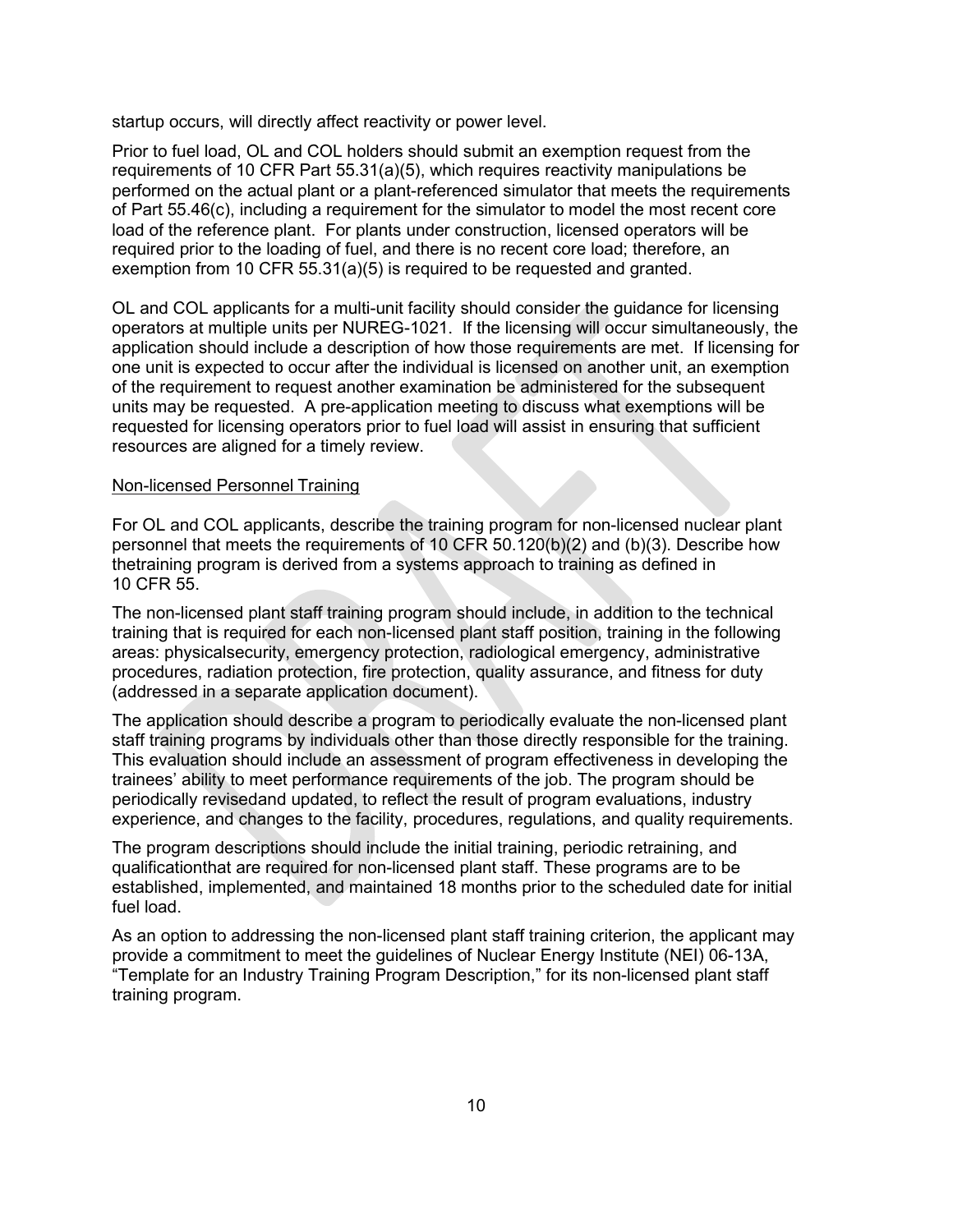## **Basis/number of operating shift crews, their staffing and responsibilities**<sup>2</sup> 7F **8**

The requirements in 10 CFR 50.54(k) and 10 CFR 50.54(m) identify the minimum number of licensed operators who must be on site, in the control room, and at the controls. The requirements are conditions in every nuclear power reactor operating license issued under 10 CFR Part 50. The requirements are also conditions in every COL issued under 10 CFR Part 52, "Licenses, Certifications, and Approvals for Nuclear Power Plants"; however, they are only applicable after the Commission makes the finding under 10 CFR 52.103(g) that the acceptance criteria in the COL are met.

The application should describe the functions, responsibilities, and authorities of the following plant positions (OL or COL):

- operations supervisors,
- operating shift supervisors/managers,
- shift technical advisors,
- reactor operators and senior operators,
- non-licensed operators.

For each position listed above, describe the interfaces with offsite personnel or key management positions. Such interfaces include defined lines of reporting responsibilities (e.g., from the plant manager to the immediate superior), lines of authority, communication channels, and roles in risk-informed evaluations and decision making. Provide a description of the authority that may be granted to operations supervisors; to operating crew shift supervisors/managers, including the authority to issue standing or special orders; and to reactoroperators and senior operators.

The application should also describe the shift position titles, applicable operator licensing requirements for each, and the minimum numbers of personnel planned for each shift for all combinations of modules/units proposed to be at the station in either operating or safe shutdown mode. The applicant should also describe shift crew staffing plans unique to refuelingoperations. In addition, the application should describe the proposed means of assigning shift responsibility for implementing the radiation protection and fire protection programs on a round-the-clock basis where appropriate.

If the station contains, or there are plans that it contains, power generating facilities other thanthose specified in the application (e.g., fossil-fueled units), the applicant should describe interfaces with the organizations operating the other facilities. The description should include any proposed sharing of personnel between the units, a description of the duties of the sharedpersonnel, and the proportion of the time these shared personnel will be assigned to the nonnuclear units.

The staffing requirements in 10 CFR 50.54(k) and (m) do not apply to applicants for a CP, DC, or SDA. However, the staff expects that DC, SDA, and CP applicants have considered the minimum licensed operator staffing needed at the facility because, as a practical matter,

<sup>&</sup>lt;sup>8</sup> As the 10 CFR Part 53 requirements are finalized this ISG guidance will be supplemented, as necessary, to provide guidance in the organizational and training areas to reflect any differences in requirements between Part 50/52 and Part 53.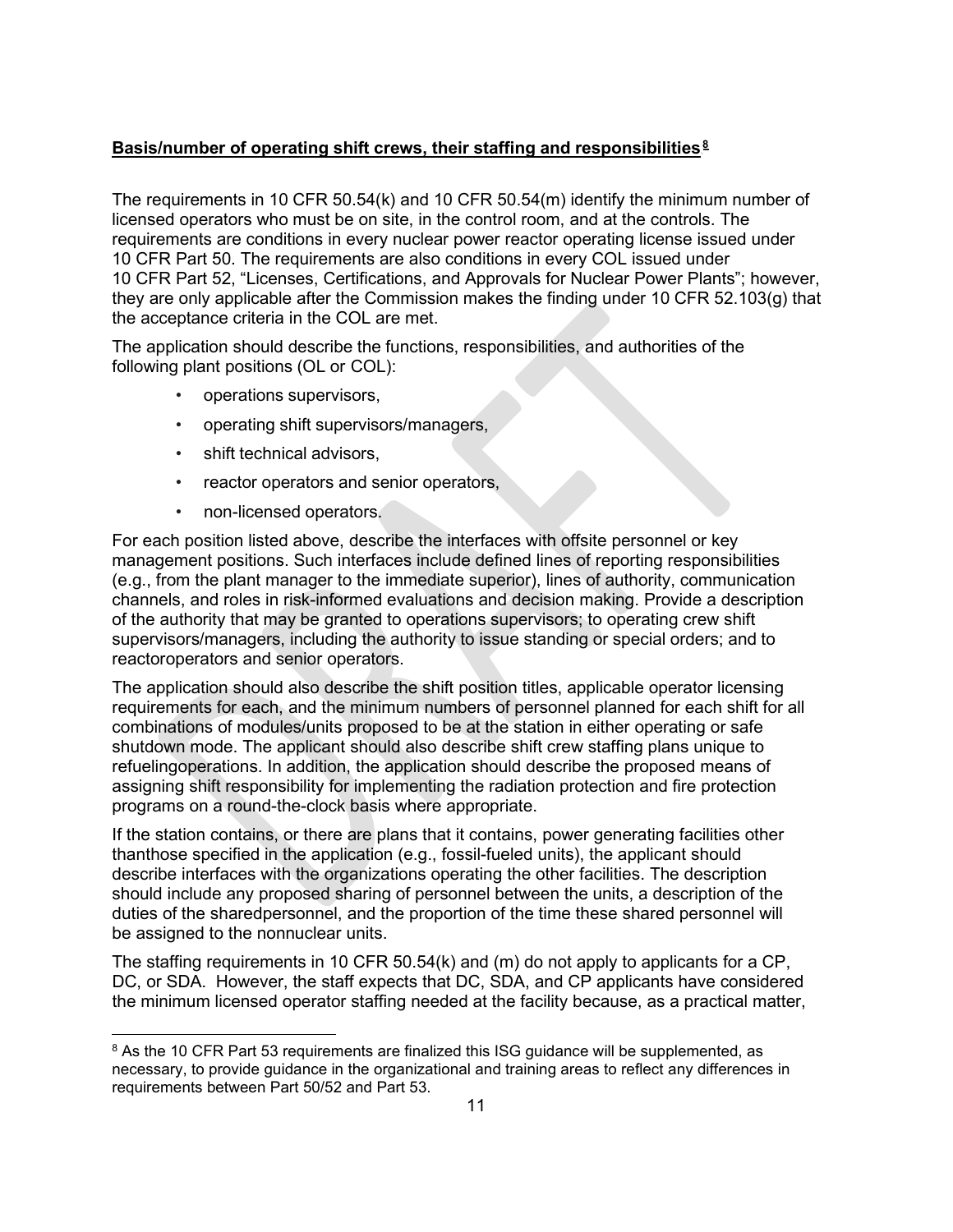staffing is a necessary consideration when designing and constructing a facility. Additionally, when the proposed licensed operator staffing for the facility will not meet the requirements in 10 CFR 50.54(k) and (m), and in the absence of alternative requirements, future licensees of these facilities will need to request an exemption from these staffing requirements. In order to provide regulatory certainty on the issue of licensed operator staffing, a DC, SDA, or CP application should address licensed operator staffing.

One option that would provide issue finality and regulatory certainty for a DC applicant is to propose for certification as part of the DC rulemaking an alternative control room staffing level requirement that a facility licensee could satisfy in lieu of 10 CFR 50.54(m). The DC applicant can provide the technical basis for rulemaking language that would address control room staffing in conjunction with control room configuration as part of the DCA. A future licensee that follows the certified facility-specific staffing requirements will not need an exemption from 10 CFR 50.54(m) because the DC rule will address the applicability of the regulation (i.e., paragraph V, "Applicable Regulations," of the DC rule in the applicable 10 CFR Part 52 appendix will include the alternative staffing requirement rule language, including the requirement provisions, staffing table, and appropriate table notes). If a DC applicant chooses this approach, then it should include the requirement provisions, staffing table, and appropriate table notes with the DCA (e.g., in the DCA, Section 7). A recent example of this approach is the NuScale Design Certification Application, Part 7, Section 6, "10 CFR 50.54(m), Control Room Staffing" (ADAMS Accession No. ML20224A521). The staff's evaluation of NuScale's proposed control room staffing is documented in Chapter 18, "Human Factors Engineering," Section 18.5.4.2, "Evaluation of the Applicant's Technical Basis (Criterion 6.4(2))," of the Final Safety Evaluation Report (See ADAMS Accession No. ML20023B605).

Another option is that a DC, SDA, and CP applicant may provide the technical basis for a future exemption from 10 CFR 50.54(m) and/or 10 CFR 50.54(k) in the application. Under this approach, the DC, SDA, or CP applicant would not request an exemption from 10 CFR 50.54(m) and/or 10 CFR 50.54(k) in its application but would include the technical basis a future COL or OL applicant would need to request an exemption. A COL or OL applicant would use the technical basis documented in the DC, SDA, or CP application as the justification for the exemption.

NUREG-1791, "Guidance for Assessing Exemption Requests from the Nuclear Power Plant Licensed Operator Staffing Requirements Specified in 10 CFR 50.54(m)," provides guidance for developing the technical basis to support alternatives to the minimum staffing requirements. Notably, NUREG-1791 does not address reducing licensed operator staffing levels to zero, such as might be the case for a fully autonomous advanced reactor plant design. For fully autonomous plant, extensive preapplication activities are critical for ensuring a thorough understanding of the design. The considerations associated with fully autonomous facilities and those not using any licensed operators are discussed within the "Risk-Informed and Performance-Based Human-System Considerations for Advanced Reactors" white paper (See ADAMS Accession No. ML21069A003) and may be informative for addressing such an operational approach.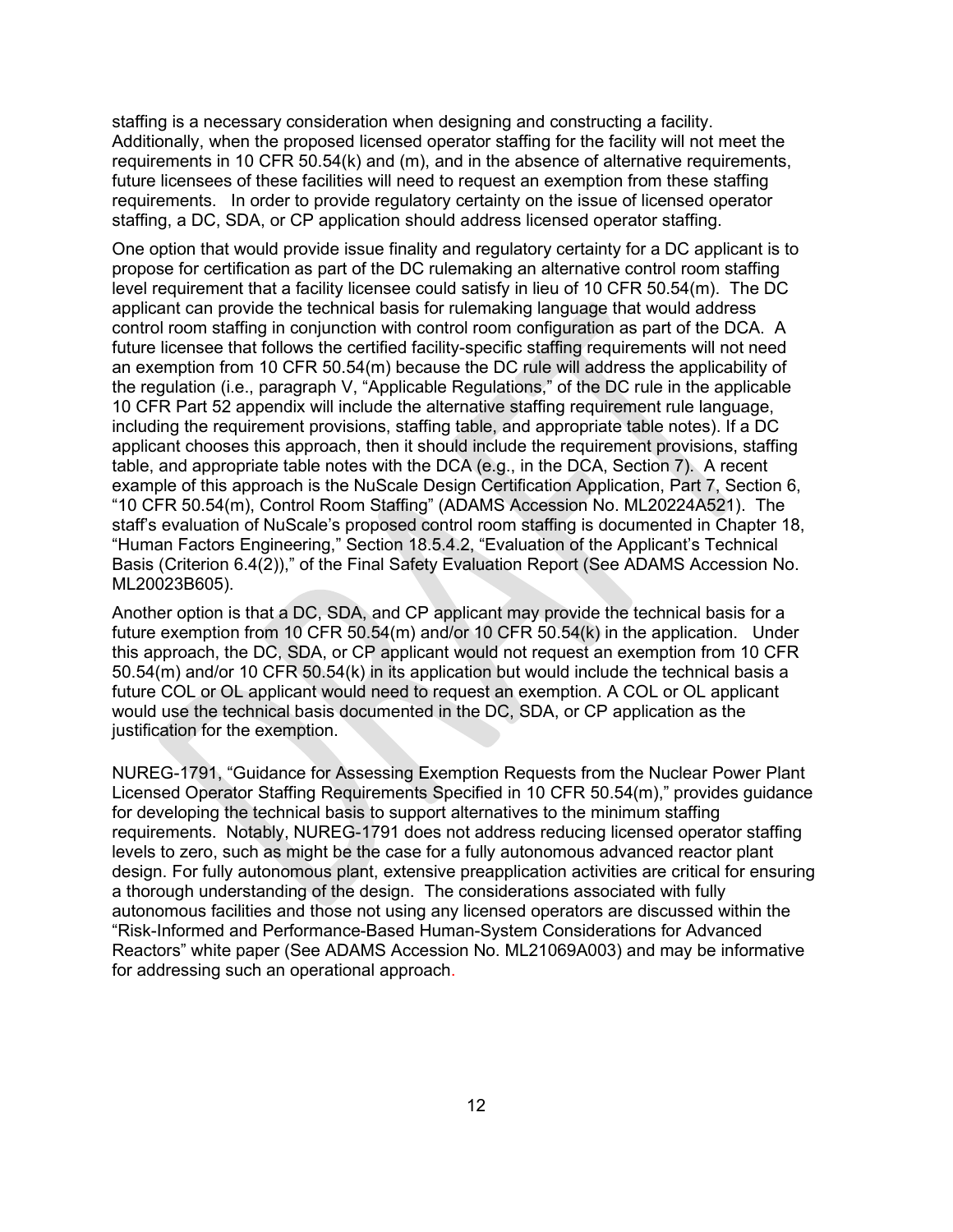### <u>Acceptance Criteria<sup>9</sup></u>

- 1. The applicant has described the assignment of plant operating responsibilities; the reporting chain up through the chief executive officer of the applicant; the proposed sizeof the regular plant staff; the functions and responsibilities of each major plant staff group; the proposed shift crew complement for singlemodule/unit or multiple- module/unit operation; the qualification requirements for key members of its plant staff.
- 2. The applicant is technically qualified, as specified in 10 CFR 50.34, 10 CFR 50.40,10CFR 50.48, and 10 CFR Part 50 or Part 52 (as applicable).
- 3. The key positions for ensuring the safe operation of the plant are in the operating organization. On-shift personnel are able to provide initial facility response in the eventof an emergency.
- 4. The applicant has adequately described the groups and key positions responsible for implementing the initial test program and providing technical support for the operation ofthe facility.
- 5. The applicant has committed that the experience and qualifications of key members of the management and technical support organizations meet or exceed those endorsed byRG 1.8, or justified exceptions.
- 6. The applicant's organizational requirements conform to the guidance of RG 1.33,"Quality Assurance Program Requirements (Operation)" or the applicant has provided justification for an alternative.
- 7. An adequate number of licensed operators will be available at all required times to satisfy the minimum staffing requirements of 10 CFR 50.54(j), (m), or the applicant has provided adequate justification for an exemption. Compliance with 10 CFR 50.54(i), (j), (k), (l), and (m) requires the applicant to demonstrate/describe how the operating organization satisfies minimum requirements for operator supervision and the availabilityof licensed senior operators and licensed operators during specific reactor conditions and modes of operation. Any requests for exemptions from the licensed operator staffingrequirements specified in 10 CFR 50.54(m) should be justified using the guidance set forth in NUREG-1791, "Guidance for Assessing Exemption Requests from the Nuclear Power Plant Licensed Operator Staffing Requirements Specified in 10 CFR 50.54(m)."
- 8. Engineering expertise on shift should be consistent with the Commission's Policy Statement on Engineering Expertise on Shift and the guidelines of Three Mile Island(TMI) Action Plan Item I.A.1.1 of NUREG-0737, or the applicant should provide justification for an alternative.
- 9. The applicant has described the role and function of the AE and the NSSS vendors during design and construction and has described organizational controls over the project-related activities of the AE and nuclear reactor vendors including preservation ofdocumentation.

<sup>&</sup>lt;sup>9</sup> As the 10 CFR Part 53 requirements are finalized this ISG guidance will be supplemented to provide guidance in the organizational and training areas to reflect any differences in requirements between Part 50/52 and Part 53.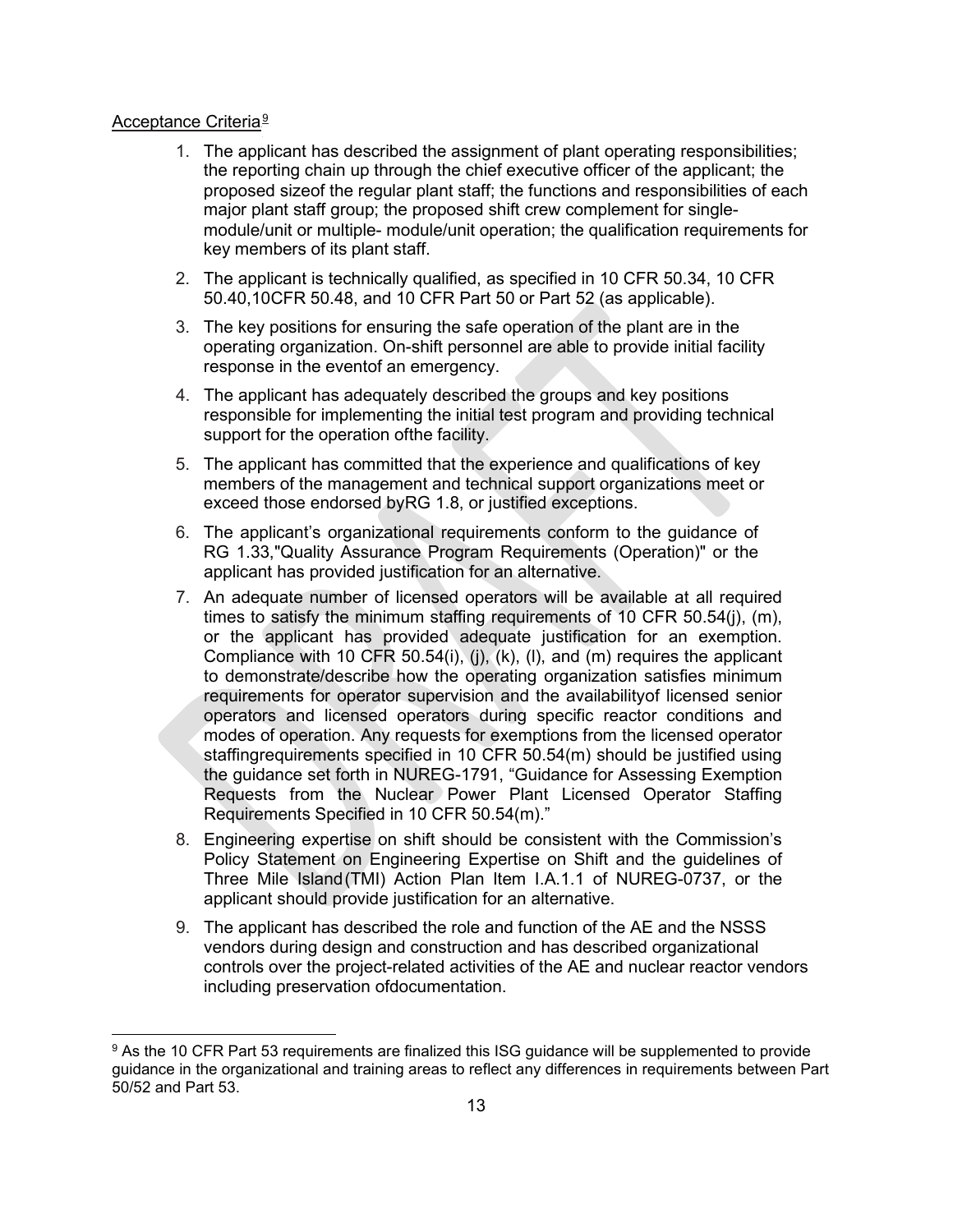- 10. The applicant has identified and described the reporting responsibilities and authorities in the functional areas of radiation protection/health physics, quality assurance, and training. The reporting responsibilities and authorities ensure independence from normaloperating pressures.
- 11. The applicant has defined the responsibilities of the operating organization related to activities important to the safe operation and maintenance of the facility. Functional areas, (e.g., maintenance, operations, training, etc.), are separately supervised and/ormanaged.
- 12. Sufficient managerial depth is available to provide qualified backup for overall stationoperation in the event of unexpected contingencies of a temporary nature.
- 13. The number of licensed and non-licensed personnel for onsite shift operating crewsshould be sufficient to avoid the routine use of overtime.
- 14. The training program for licensed operators meets the requirements of 10 CFR 55.
- 15. The training program for non-licensed nuclear plant personnel meets the requirements of10 CFR 50.120(b)(2) and (b)(3).

#### **IMPLEMENTATION**

The staff will use the information discussed in this ISG to determine the following:

[Identify how the information will facilitate staff review of license amendments, license renewalapplications, etc.]

#### **BACKFITTING AND ISSUE FINALITY DISCUSSION**

[OGC provides this discussion, but the staff can propose text for OGC

consideration]. Example: The NRC staff issuance of this ISG is not considered

backfitting as defined in 10 CFR 50.109(a)(1), nor is it deemed to be in conflict with any of the issue finality provisions in10 CFR Part 52.

#### **CONGRESSIONAL REVIEW ACT**

[OGC provides this discussion to support issuance of the final ISG. However, the staff canpropose text for OGC consideration].

Example: This ISG is a rule as defined in the Congressional Review Act (5 U.S.C. §§ 801- 808). However, the Office of Management and Budget has not found it to be a major rule as defined inthe Congressional Review Act.

#### **FINAL RESOLUTION**

By [insert date], this information will be transitioned into [identify the appropriate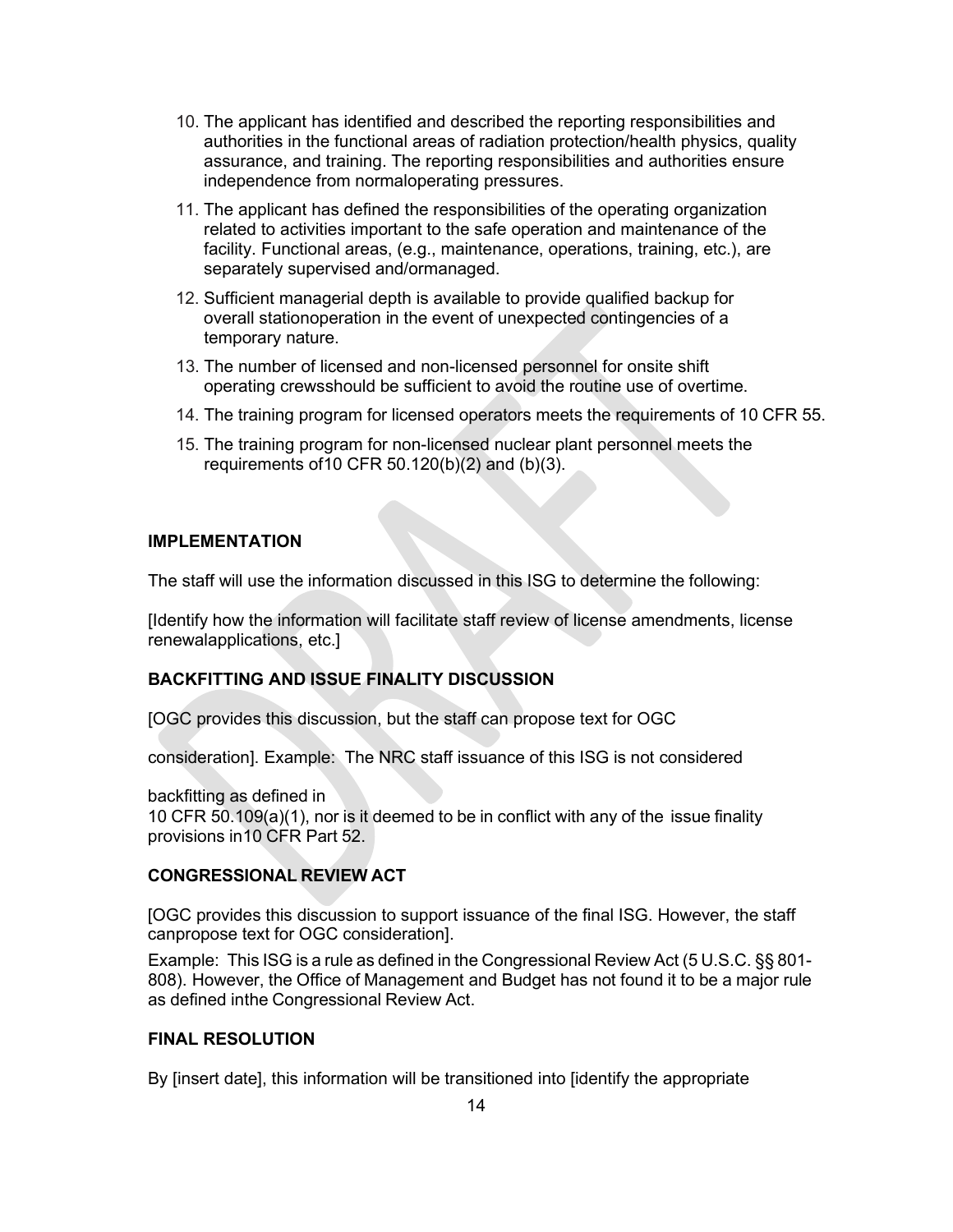regulatory process (Standard Review Plan (SRP), Regulatory Guide (RG))]. Following the transition of thisguidance to the [SRP, RG], this ISG will be closed.

## **APPENDIX**

A. Resolution of Public Comments